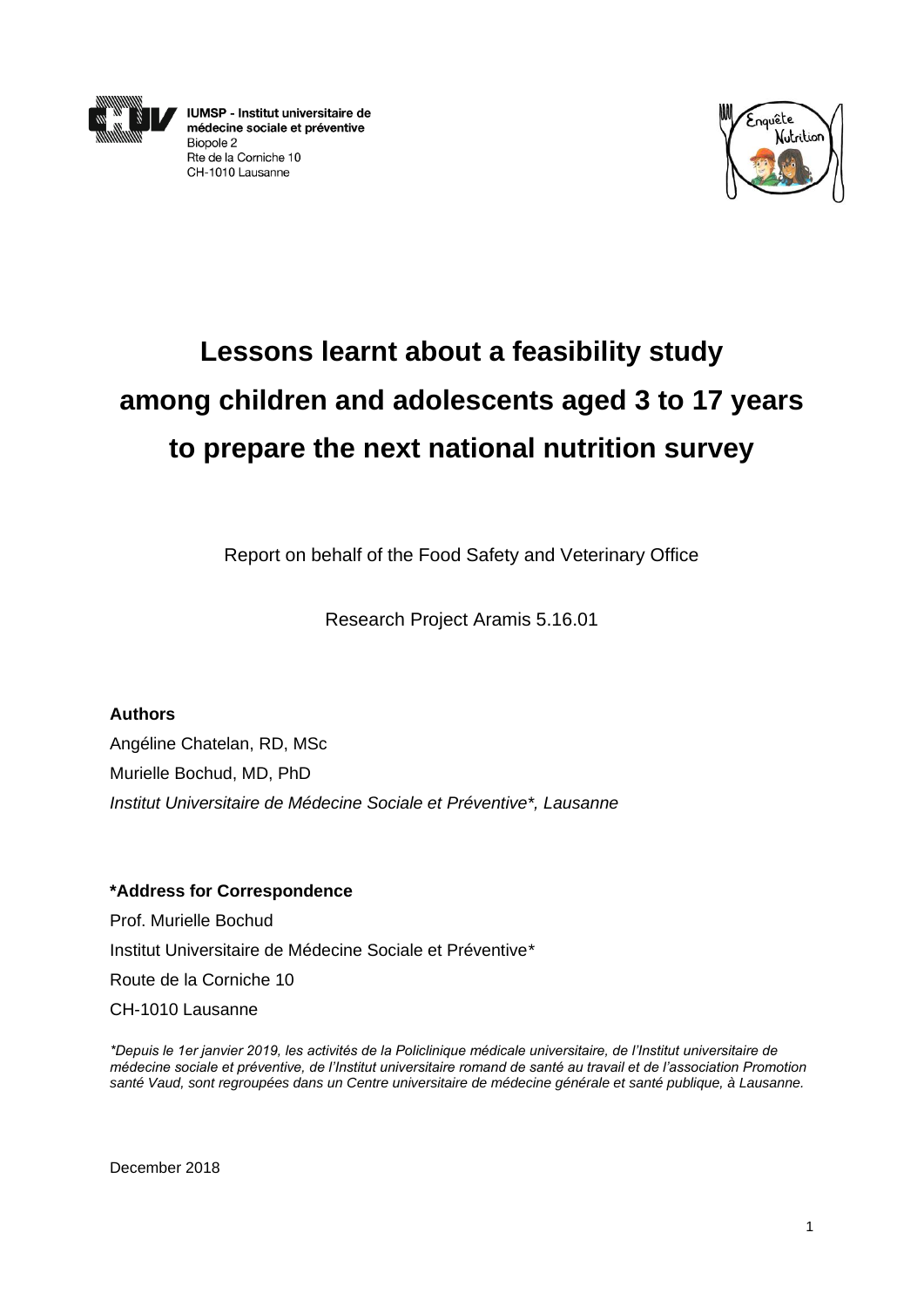# **Executive summary**

### **Abstract**

Little is known about the diet and nutritional status of Swiss children and adolescents. In 2014- 2015 the first national nutrition survey, menuCH, has been only performed in adults. Before setting up a national nutrition survey among children and adolescents, age-specific methodologies and acceptability for bio-sample collection needed to be tested in a feasibility study. The aim of this report is to describe this cross-sectional and single-centre small-scale nutrition survey and provide recommendations for the next national nutrition survey. We recruited healthy children aged 3 to 10 years and adolescents aged 11 to 17 years, who were randomly selected from the population registry. We completed this sample with a convenience sample (recruitment by flyers). We assessed dietary intake with two non-consecutive computerized 24-hour dietary recalls (24HDR, assisted by 24-hour food diaries in children under 11 years) and an on-line food propensity questionnaire. We scanned participants' palm skin for its carotenoid concentration using Raman spectroscopy. Bio-sample collection included spot urine, toenails, and capillary and venous blood. Participants' caregiver(s) and paediatricians were informed when results indicated potential nutritional or health problems based on laboratory analyses. Fifty-three children living in and near Lausanne took part in the feasibility study. Participation rate was low in the population registry sample (16%), but acceptation rate was high for bio-sample collection: spot urine (100%), toenail (96% in children), capillary blood (79% in children and 100% in adolescents), and venous blood (83% in adolescents). Tested dietary assessment tools were well accepted by children and adolescents. They would need only minor modifications before the main survey. The score established by the palm skin scanner was fairly correlated to the plasma carotenoid concentration (Pearson's  $r = 0.69$ ). Personal feedback given to participants' caregiver(s) was appreciated but time-consuming for the study team since four in five adolescents who accepted venous blood collection had at least one marker indicating potential nutritional or health problems. Main recommendations for a national nutritional survey among children and adolescents are 1) to assess diet using two non-consecutive 24HDR (assisted by 24-hour food diary) and a FPQ, 2) to improve the recruitment procedures to increase participation rate, 3) to collect bio-samples and use biomarkers to assess nutritional status more precisely and to establish population references/norms, and 4) to re-think personal feedback to participants and their caregiver(s).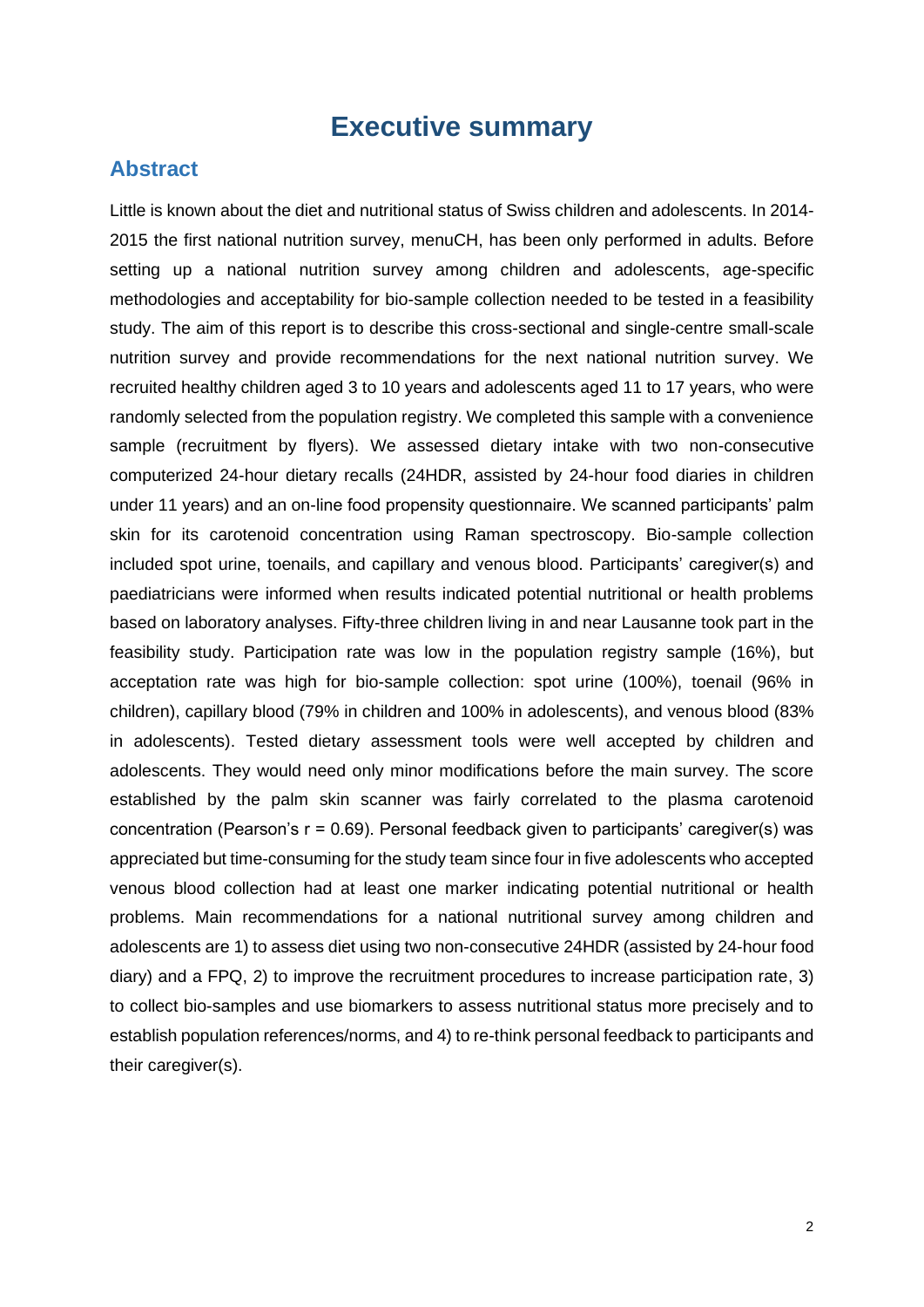# **Introduction**

Diet is a major determinant of health in all age groups and studying diet and nutritional status of children and adolescents is important for several reasons. First, deficiency in macro- and micronutrients are especially harmful during early life [1-3]. Second, health-related habits and eating behaviours are partly shaped during childhood and adolescence [4-6]. Third, multiple studies have shown a strong association between paediatric and adult obesity: about half of obese school-age children stay obese during adulthood [7]. This percentage may raise up to 90% in obese adolescents [8], depending on the age at baseline and criteria used in the definitions of obesity. Obese children are also at increased risk of suffering from obesity-related health consequences later in life [9]. Currently, little is known in Switzerland about the dietary intake and nutritional status of children and adolescents. The European Food Safety Authority (EFSA) warned about the risk of inadequate intakes in long-chain polyunsaturated fatty acids, iron, and vitamin D in different European countries [10]. In Switzerland, there have been historical concerns for low iodine status [10-12]. We also know that between 15% and 20% of Swiss children and adolescents are overweight or obese [13-15]. However, we lack detailed information about their dietary intake. Only one study in 2010, the FAN study in the Italianspeaking part of Switzerland, showed that the 568 included children aged 6 to 12 poorly followed the national dietary guidelines [16].

EFSA recommends including children and adolescents in national nutrition surveys [17, 18]. Since 2005, almost all countries in Western Europe have included children and adolescents in their national nutrition surveys [17] (Chapter 1.4.2). In Switzerland, they were excluded from the first national nutrition survey, menuCH, conducted in 2014-2015, but should be included in the second national nutrition survey. EFSA highly recommends using a 24-hour food diary in children below 10 years to guide the 24-hour dietary recalls (24HDR) [17]. So far this methodology has never been used at the national level. Within menuCH, dietary intake was only assessed with 24HDRs. Hence, a 24-hour food diary needs to be developed and tested in children before the next national survey. Additionally, no bio-samples were collected in menuCH, and thus experience is lacking regarding collection, storage and analyses of biosamples. The degree of acceptability to various bio-sample collections among healthy Swiss children and adolescents is also unclear. A feasibility study in a population-based sample of children and adolescents to test 1) age-specific dietary assessment methods, 2) the acceptability of various bio-sample collections, and 3) bio-sample management and analyses, was therefore needed to help plan and budget the next national nutrition survey.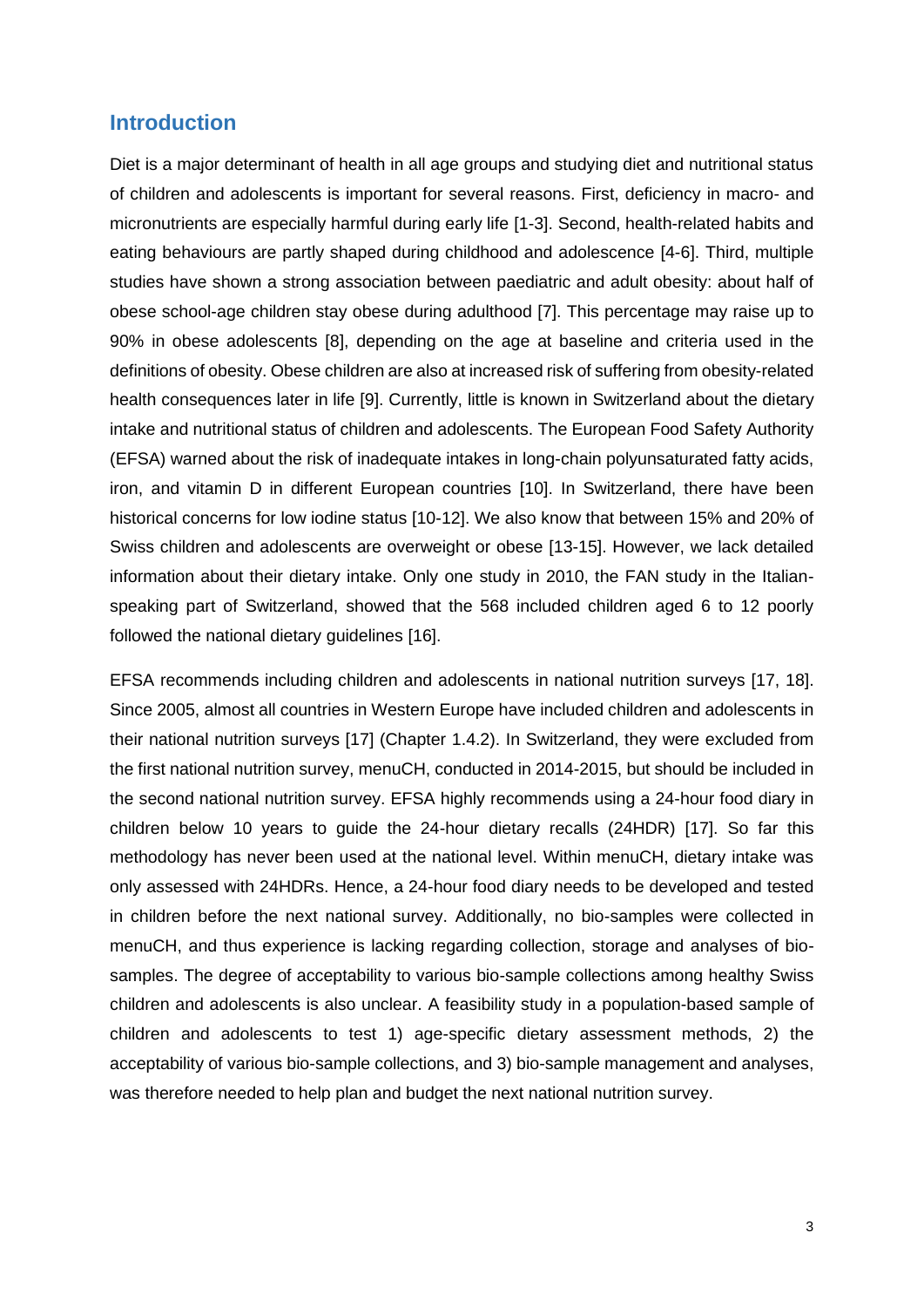The main aims of this report summary are 1) to describe the planning and conduction of the feasibility study, and 2) to provide recommendations for the next national survey. Of note, this summary does not aim at describing food consumption or nutritional status of the interviewed children and adolescents since the sample size was small. Nevertheless, we present a few results considered as relevant for discussion.

# **Methods**

The performed feasibility study was a cross-sectional, single-centre, small-scale nutrition survey.

#### **Sampling and recruitment**

The target population consisted of a representative sample of children and adolescents from the general population residing in, or near, Lausanne. All *a priori* healthy and free-living individuals aged between 3 and 17 years were eligible. The exclusion criteria were having a severe chronic disease, being hospitalized, pregnant, or having an insufficient knowledge of French to understand the study. The intended sample size was 50-70 participants (*i.e.,* about 3-4 individuals per age year).

We recruited participants through two methods: population registry and flyers. First, the cantonal authorities refused access to the cantonal population registry for research purposes. Thus, we bought names and addresses for commercial mailing from the foundation BVA [\(www.bva.ch\)](http://www.bva.ch/) for one CHF per name/address. The resulting names and addresses came from the same cantonal population registry. We asked the foundation for a stratified random sample of child-caregiver pairs living in Lausanne and two suburbs of Lausanne (*i.e.,* Prilly and Renens). Invitation letters were sent by waves every month. Each letter included a prestamped response card on which the participant and/or his/her caregiver(s) could indicate their contact details (*i.e.,* email address and/or phone) and availabilities for a phone call with the PhD student to explain the study. Second, we completed the population registry sample with a convenient sample in order to compare these two recruitment methods. Participants were recruited by flyers, displayed in several buildings of 'Centre Hospitalier Universitaire Vaudois' (CHUV) in Lausanne.

#### **Overall procedures**

Face-to-face interviews with participants and caregiver(s) took place at the Clinical Trial Unit (CTU) in CHUV **(Figure 1**). The PhD student was a registered dietitian with expertise in research and methodologies previously used in menuCH.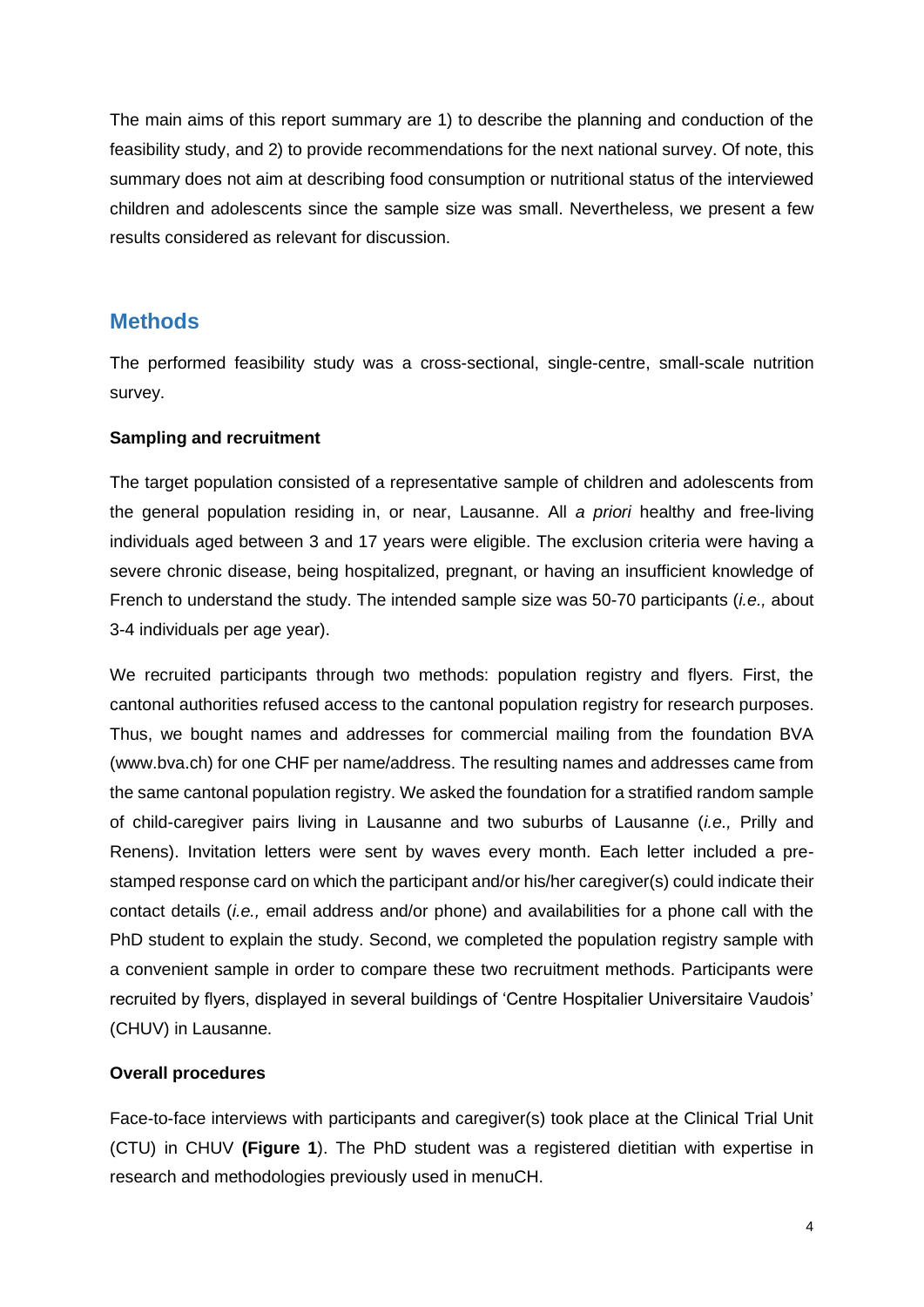- **2 Face-to-face interview in CHUV with the PhD student (dietitian) and the study nurse :**  1-4 weeks later, duration: 45min-1h30, early morning while fasting, if possible
	- Signature of informed consent

and dietary assessment

- Control of the completeness of web-based questionnaire(s)
- Spot urine (collected at home, first morning specimen)

• Emailing the web links for the on-line questionnaire(s)

interested in taking part to the study, duration: 10-20 min

• Inclusion and exclusion criteria Schedule of the face-to-face interview

• Information to participant and/or his/her caregiver(s) about the study

• Instructions for food diary completion for children aged 3 to 10 years

Sending by mail post or giving the consent form + material for bio-sample collection

- Palm skin spectroscopy
- Collection of toenails by the nurse or caregiver (only for children aged 3 to 10 years, optional)
- Collection of venous blood by the nurse (only for adolescents aged 11 to 17 years, optional)
- Collection of capillary blood by the nurse (optional)
- Weight and height measurements
- **Breakfast**
- First 24-hour dietary recall (24HDR), based on the food diary for children aged 3 to 10 years
- Instructions for the second 24HDR + giving material for dietary assessment
- Schedule of the phone interview
- **3 Phone call from the study medical doctor:** 1-2 weeks later, duration: 5-10 min
	- Only, if results indicated potential health or nutritional conditions or if the participant or caregiver(s) wanted to discuss or be referred to a medical doctor

**4 Phone call with the study dietitian:** 2-6 weeks later, duration: 45 min

- Second 24HDR
- Questions on the hypothetical acceptance to take picture of consumed foods and collect other types of bio-samples
- Information about compensation and results
- **5 Post mailing:** max. 2 months after the phone call
	- Compensation for participation
	- Individual written results sent to participant and caregiver(s)
- **Figure 1**. Procedures used in the feasibility study for children and adolescents aged 3 to 17 years old.







**1 Phone call or preparatory interview with the PhD student (dietitian):** If participant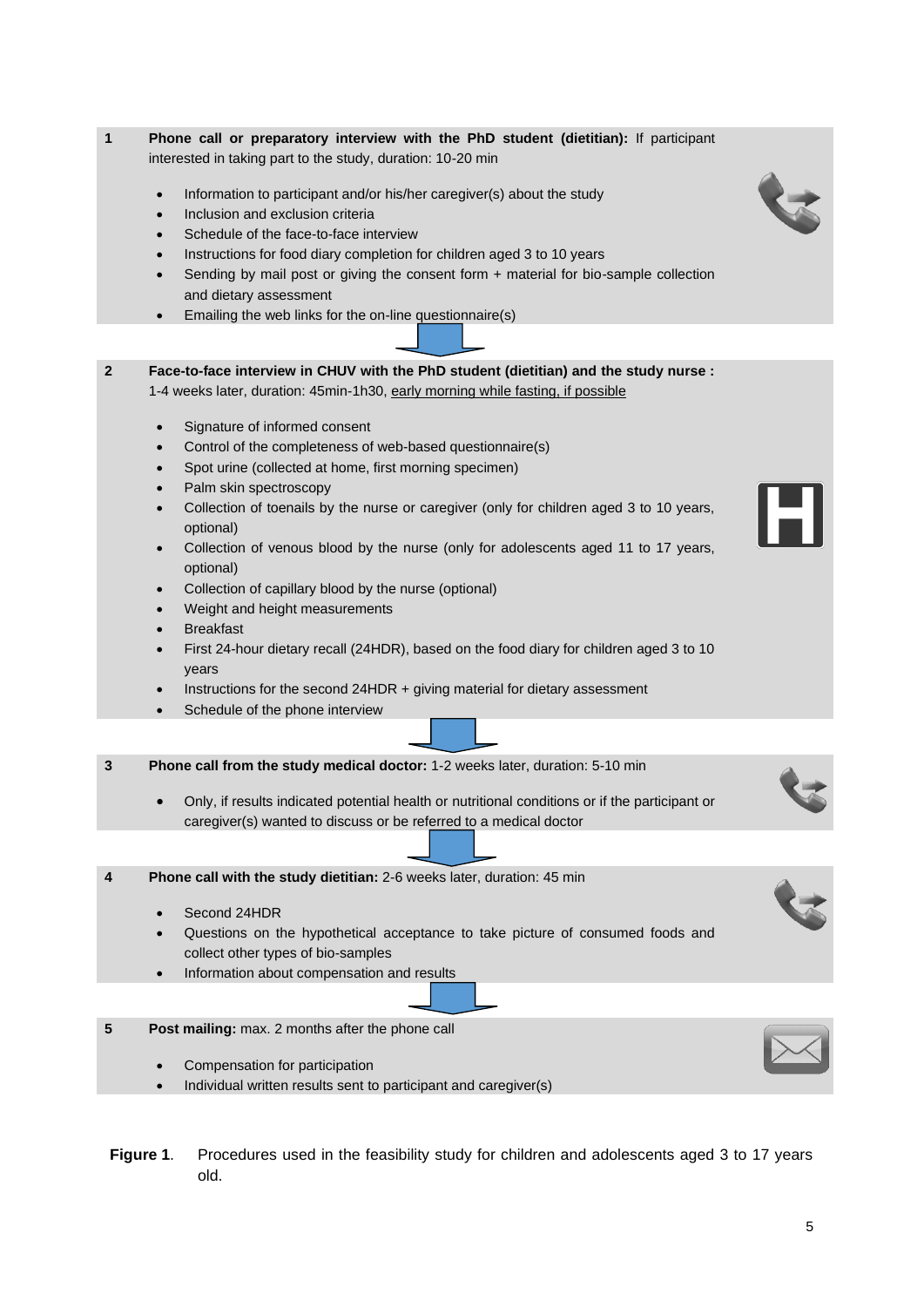#### **Dietary assessment and anthropometry**

Food consumption information was collected through two non-consecutive 24HDR led by two registered dietitians, trained with the GloboDiet*®* software [19-21]. The first 24HDR was faceto-face and the second by phone. For children aged 3 to 10 years, the PhD student developed and pretested a detailed 24-hour food diary following EFSA recommendations [17, 22]. The picture book used in menuCH to support study participants in quantifying amounts of consumed foods [23] was complemented with pictures of household measures for toddlers (*e.g.,* small plates, plastic glasses) and baby bottles. The PhD student also established a food propensity questionnaire (FPQ), which was included in the on-line questionnaires (below). Body weight with light clothing (not underwear) was measured to the nearest 0.1 kg, respectively cm, following World Health Organization guidelines [24] and using a Seca 701 scale (Seca GmbH, Hamburg, Germany). Height was measured with a Seca 213 gauge.

#### **Online questionnaires**

The PhD student developed three web-based questionnaires in the LimeSurvey platform (LimeSurvey Project, Hamburg, Germany), a free open source survey tool. The first questionnaire was intended for caregiver(s) of children aged 3 to 10 years, the second one for adolescents aged 11 to 17 years, and the third one for adolescents' caregiver(s). Questionnaires assessed eating and drinking behaviours, perceived lack of access to food (financial, geographical and social barriers to healthy eating), food habits and avoidance, meal context, detailed uptake of supplements in vitamins, minerals and other substances, consumption of organic foods, nutrition literacy, weight management and satisfaction, general health, health behaviours of participants and caregiver(s), household eating habits, caregiver(s)' socio-economic status (SES). We used questions similar to those used in menuCH questionnaire, but added questions related for example to perceived lack of access to food from the 2015 Canadian Community Health Survey - Nutrition (https://www.canada.ca/en/health-canada.html), or household's barriers to healthy eating from the 2014 Belgian Food Consumption Survey (https://fcs.wiv-isp.be).

#### **Bio-samples and biomarkers**

The first morning void of urine (*i.e.,* overnight urine specimen) was collected at home and brought to the CTU. At the CTU, the PhD student measured palm skin carotenoid concentration on both hands (*e.g.,* lutein, zeaxanthin, α-carotene, β-carotene, and [lycopene\)](https://en.wikipedia.org/wiki/Lycopene) using the validated Biozoom® scanner [25-27]. The nurse collected venous (15 ml) and capillary (4 to 10 drops) blood, if accepted by participant and caregiver(s). Two Elma® patches containing local anaesthetics (lidocaine and prilocaine) and relevant instructions on how, where and when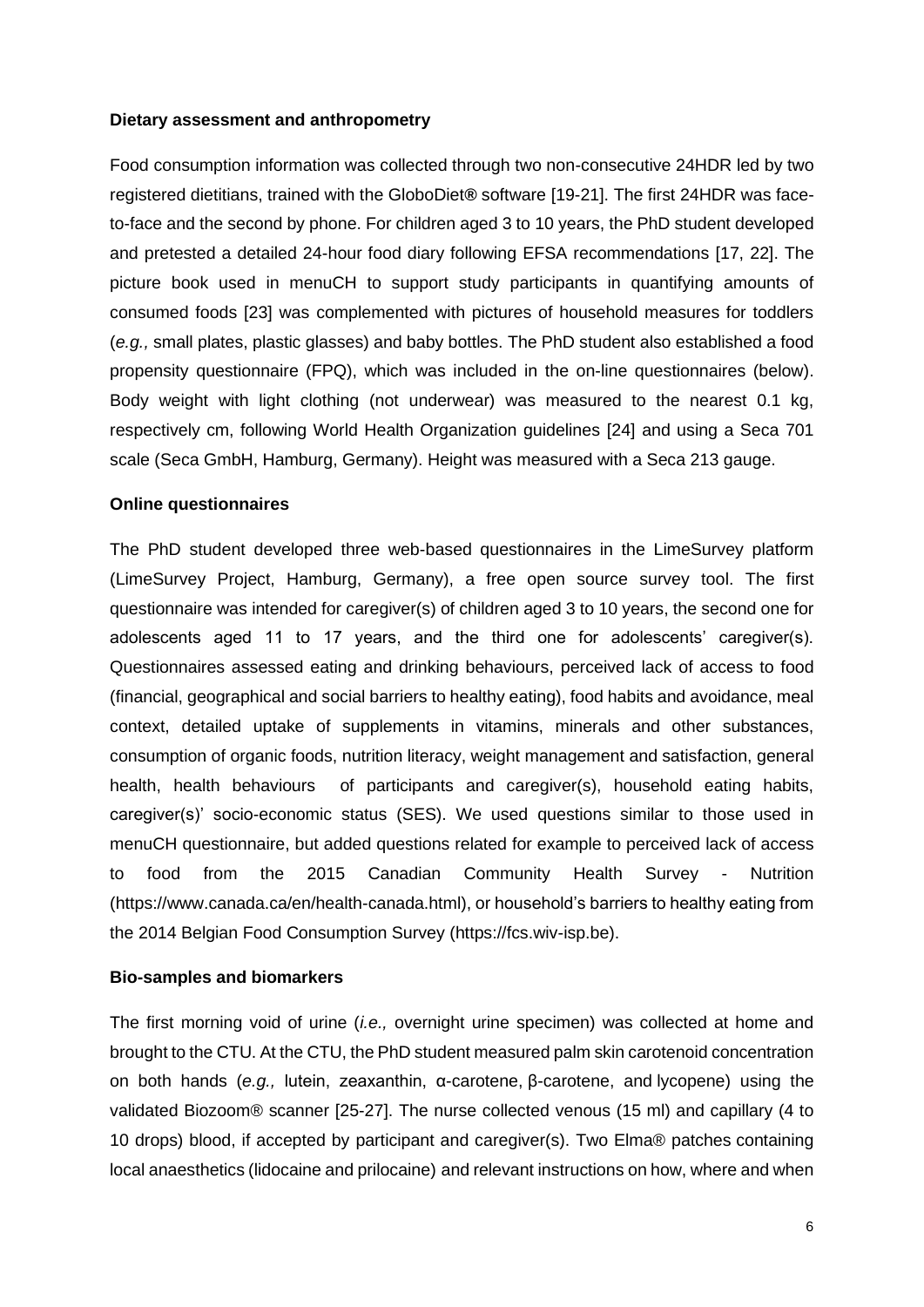to apply them were given to participants in advance so that they could place the patches at least 1h before on their finger or arm prick. Finally, the nurse collected a piece of each big toenail with a stainless steel clipper or scissors. If participants could attend the face-to-face interview in the morning, the PhD student asked them to be fasting. Those who were fasting were offered a breakfast after bio-sample collection.

**Table 1** describes the list of biomarkers analysed per bio-sample, and which laboratory performed the analyses. Fresh venous blood and urine were directly analysed by the central laboratory in CHUV by routine clinical chemistry analyses. The rest of anonymized tubes were stored at -80°C in the IUMSP biobank for further analysis at the end of the study. If accepted by caregiver(s) in the consent forms, we kept reserve aliquots of urine and blood samples for potential further research in relation to nutrition or toxicology. Of note, toenail samples were not analysed for financial reasons, even though they could have been useful for trace elements measurements, such as selenium, copper, zinc, cadmium, *etc*. [38-41].

#### **Other data**

During the phone interview, participants and/or their caregiver(s) were asked whether they would accept or refuse collecting other bio-samples (*i.e.,* saliva, 24-hour urine, and faeces) and take pictures of what they or their children ate. These questions were naturally hypothetical since no follow-up study was planned.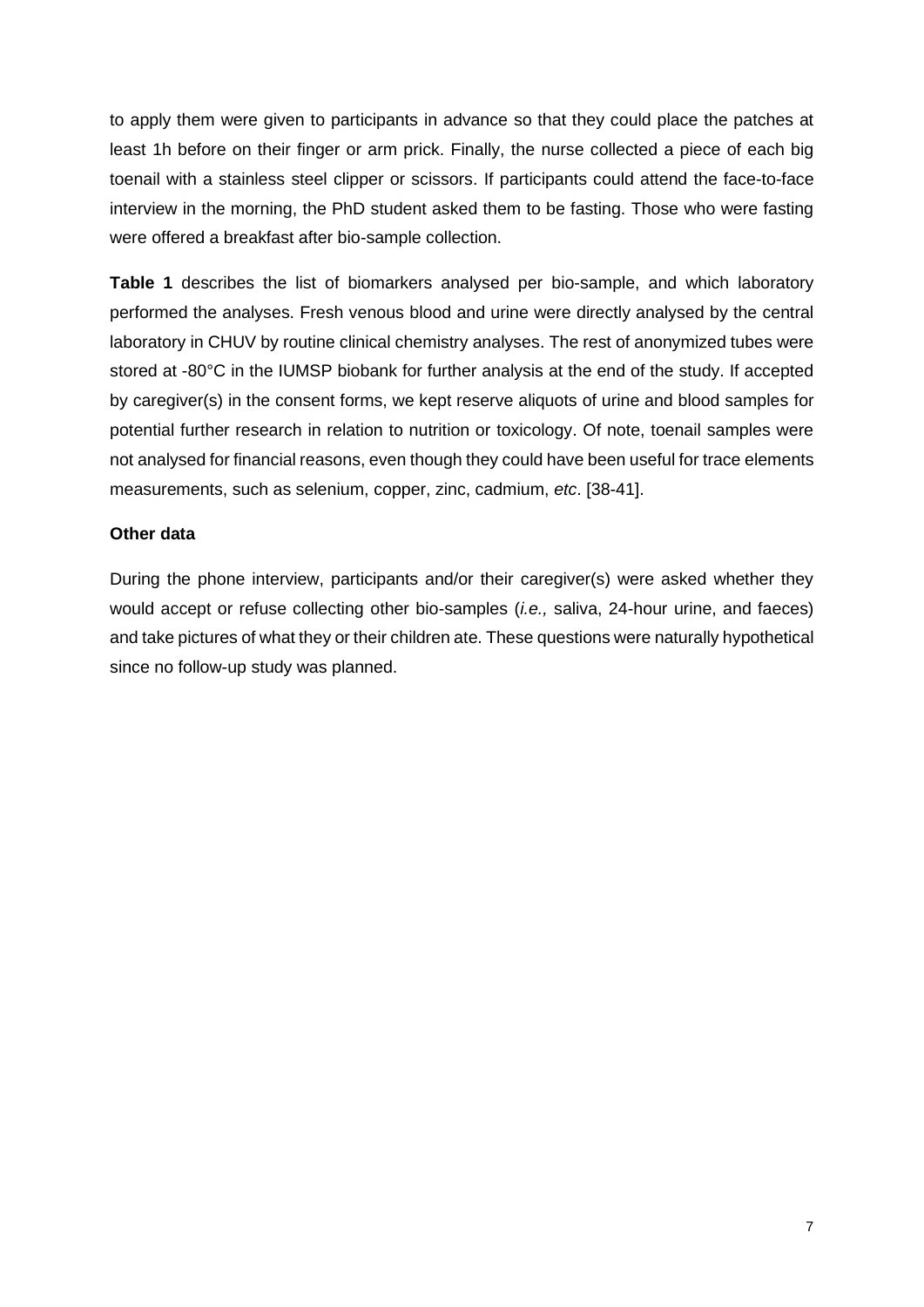|                                                                                            | <b>Capillary blood</b><br><b>Venous blood</b> |                                | Spot urine     | <b>Clinical and</b>                                                                                    |  |
|--------------------------------------------------------------------------------------------|-----------------------------------------------|--------------------------------|----------------|--------------------------------------------------------------------------------------------------------|--|
| <b>Biomarkers</b>                                                                          | Up to $15$ ml                                 | 4 drops                        | Up to 70 ml    | epidemiological<br>interpretation                                                                      |  |
| Creatinine                                                                                 | $x$ (plasma) <sup>1</sup>                     |                                | $x^1$          | Kidney function and muscle<br>mass                                                                     |  |
| Albumin                                                                                    | $x$ (plasma) <sup>1</sup>                     | $x^4$                          |                | Nutritional status and protein<br>intake                                                               |  |
| Glucose                                                                                    | x (plasma) <sup>1</sup>                       | $\mathsf{x}^4$                 |                | Glucose homeostasis                                                                                    |  |
| Triglycerides (TG)                                                                         | x (plasma) <sup>1</sup>                       | $\mathsf{x}^4$                 |                |                                                                                                        |  |
| Total cholesterol                                                                          | $x$ (plasma) <sup>1</sup>                     | $\mathsf{x}^4$                 |                |                                                                                                        |  |
| HDL-cholesterol                                                                            | x (plasma) <sup>1</sup>                       | $x^4$                          |                | Lipid metabolism                                                                                       |  |
| LDL-cholesterol                                                                            | $x$ (calculation) <sup>1</sup>                | $x$ (calculation) <sup>4</sup> |                |                                                                                                        |  |
| Bicarbonate (HCO3)                                                                         | $x$ (plasma) <sup>1</sup>                     |                                |                | Acid-base homeostasis                                                                                  |  |
| Total proteins                                                                             | x (plasma) $1$                                | $x^4$                          |                | Nutritional status and protein<br>intake                                                               |  |
| Urea                                                                                       | $x$ (plasma) <sup>1</sup>                     |                                | $x^1$          | Protein intake. Main end-<br>product of the catabolism of<br>amino acids                               |  |
| Urate                                                                                      | $x$ (plasma) <sup>1</sup>                     |                                | $\mathsf{x}^1$ | Production of uric acid - diet rich<br>in proteins                                                     |  |
| C-Reactive Protein (CRP)                                                                   | $x$ (plasma) <sup>1</sup>                     | $x^4$                          |                | Inflammation                                                                                           |  |
| Hs-CRP                                                                                     | x (plasma) <sup>1</sup>                       |                                |                | Low grade inflammation                                                                                 |  |
| Sodium (Na)                                                                                | $x$ (plasma) <sup>1</sup>                     |                                | $x^1$          | Sodium intake<br>Na/Cr ratio                                                                           |  |
| Potassium (K)                                                                              | x (plasma) $1$                                |                                | $x^1$          | Potassium intake, fruit and<br>vegetables                                                              |  |
| Total calcium (Ca)                                                                         | x (plasma) <sup>1</sup>                       | $x^4$                          | $x^1$          | Net absorption of calcium;                                                                             |  |
| Corrected calcium (Ca)                                                                     | $x$ (calculation) <sup>1</sup>                |                                |                | calcium homeostasis                                                                                    |  |
| Magnesium (Mg)                                                                             | x (plasma) <sup>1</sup>                       |                                | $x^1$          | Magnesium intake and<br>homeostasis                                                                    |  |
| Phosphate (PO4)                                                                            | $x$ (plasma) <sup>1</sup>                     | $x^4$                          | $x^1$          | Phosphate intake (dairy<br>products, meat, whole grain,<br>nuts, eggs, additives in<br>processed food) |  |
| Transferrin                                                                                | $x$ (plasma) <sup>1</sup>                     | $x^4$                          |                |                                                                                                        |  |
| Ferritin                                                                                   | $x$ (plasma) <sup>1</sup>                     | $\mathsf{x}^4$                 |                | Iron status                                                                                            |  |
| Iron (Fe)                                                                                  | x (plasma) <sup>1</sup>                       | $x^4$                          |                |                                                                                                        |  |
| Lead (Pb)                                                                                  | x (whole blood) $^2$                          |                                | $\mathsf{x}^2$ | Lead intoxication                                                                                      |  |
| Chromium (Cr)                                                                              | x (whole blood) $^2$                          |                                | $\mathsf{x}^2$ | Chromium intake and<br>intoxication                                                                    |  |
| Nickel (Ni)                                                                                | x (whole blood) <sup>2</sup>                  |                                | $x^2$          | Nickel intake and intoxication                                                                         |  |
| Selenium (Se)                                                                              | x (whole blood<br>and plasma) $2$             |                                | $x^2$          | Selenium intake and status                                                                             |  |
| lodine (I)                                                                                 |                                               |                                | $x^2$          | lodine intake                                                                                          |  |
| Retinol / Vitamin A                                                                        | x (plasma) $3$                                |                                |                | Vitamin A intake and status                                                                            |  |
| Carontenoids (e.g., $\alpha$ -/ $\beta$ -carotene,<br>$\alpha$ - / $\beta$ -cryptoxanthin) | x (plasma) $3$                                |                                |                | Carotenoid intake and status                                                                           |  |
| Thiamine / Vitamin B1                                                                      | x (plasma) $3$                                |                                |                | Vitamin B1 intake and status                                                                           |  |
| Folic acid / Vitamin B9                                                                    | x (plasma) $3$                                |                                |                | Vitamin B9 intake and status                                                                           |  |
| Vitamin B12                                                                                | x (plasma) $3$                                |                                |                | Vitamin B12 intake and status                                                                          |  |
| Vitamin C                                                                                  | $x$ (plasma) $3$                              |                                |                | Vitamin C intake and status                                                                            |  |
| 25-hydroxyvitamin D                                                                        | $x$ (plasma) $3$                              |                                |                | Vitamin D intake and status                                                                            |  |
| $\alpha$ -tocopherol / Vitamin E                                                           | $x$ (plasma) $3$                              |                                |                | Vitamin E intake and status                                                                            |  |
| Phylloquinone / Vitamin K1                                                                 | x (plasma) $3$                                |                                |                | Vitamin K intake and status                                                                            |  |

**Table 1**. List of biomarkers according to the three collected bio-samples.

<sup>1</sup> Analyses performed by Lausanne University Hospital. <sup>2</sup> Analyses performed in Federal Food Safety and Veterinary Office, Bern.

*<sup>3</sup>Analyses performed in Swiss Vitamin Institute, Lausanne. <sup>4</sup>Analyses performed in 'Centre Universitaire Romand de Médecine Légale, Lausanne - Genève', University centre of forensics medicine for French-speaking Switzerland, Lausanne by the start-up DBS System (DBS System / HemaXis, Gland, Switzerland).*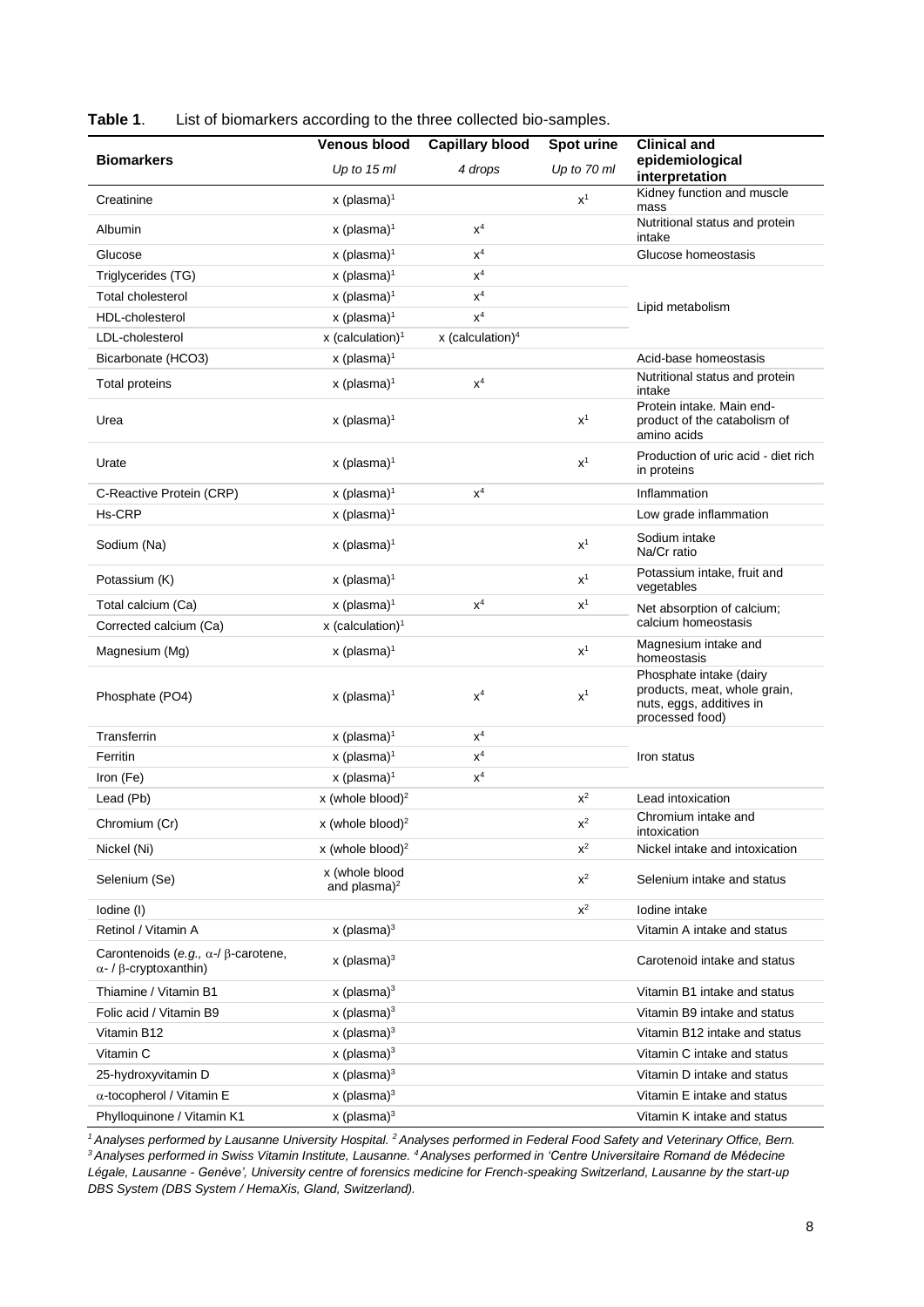#### **Feedback to participants and compensation for participation**

Once CHUV laboratory results on fresh urine and blood were available, they were shown to a medical doctor each time biomarker values were outside reference limits. At the end of the study, once all frozen blood and urine tubes had been analysed in the various external laboratories, extreme results were again discussed with the medical doctor. If results indicated potential nutritional or health problems, participant's caregiver(s) were informed, except when they specifically refused receiving any results in the consent form. Test results were then sent to the participant's paediatrician for possible further investigation and/or caregiver(s).

Participants and caregiver(s) received by registered post a compensation for participation (150 CHF in Reka checks plus three cinema vouchers). For ethical reasons, the collection of biosamples did not lead to any financial benefit. In the same mailing, caregiver(s) received the skin scanner score of their offspring as well as general information about healthy eating according to the Swiss food-based dietary guidelines, *i.e.,* the Food Disk [28] for children, or the Food Pyramid [29] for adolescents. In the same mailing, caregiver(s) who had not been called after the face-to-face interview by the medical doctor were informed that all measured parameters were within reference limits.

#### **Ethical consideration and funding**

The research project was submitted via the national web portal of Swissethics, called BASEC (https://submissions.swissethics.ch/en). The 'Commission cantonale d'éthique de la recherche sur l'être humain du canton de Vaud' (CER-VD) approved the study protocol on February 8th 2017: *i.e.,* 1.5 month after its online submission (Project ID: Nutrition Survey 2016-02170). The end of the study was announced to the CER-VD in September 2018. Each recruited child and adolescent was assigned a unique random number. It was used for all collected data (*e.g.,* on blood tubes).

Participant information and informed consents, as required, were different according to participants' age. For participants aged 3 to 10 years, a verbal consent was obtained after a verbal briefing using pictograms. A simplified written information form (2 pages) was given to participants aged 11 and 13 years. As for participants above 14 years, they received the same information form as their caregiver(s) and also signed the consent form. For all participants, at least one legal representative of the participant (very often a parent) signed the written consent.

This feasibility study was fully funded by the Federal Food Safety and Veterinary Office (FSVO). The start-up DBS System (DBS System / HemaXis, Gland, Switzerland) conducted the laboratory analyses on capillary blood for free in exchange of the possibility to compare their results to those given by CHUV laboratory on fresh venous plasma (reference method).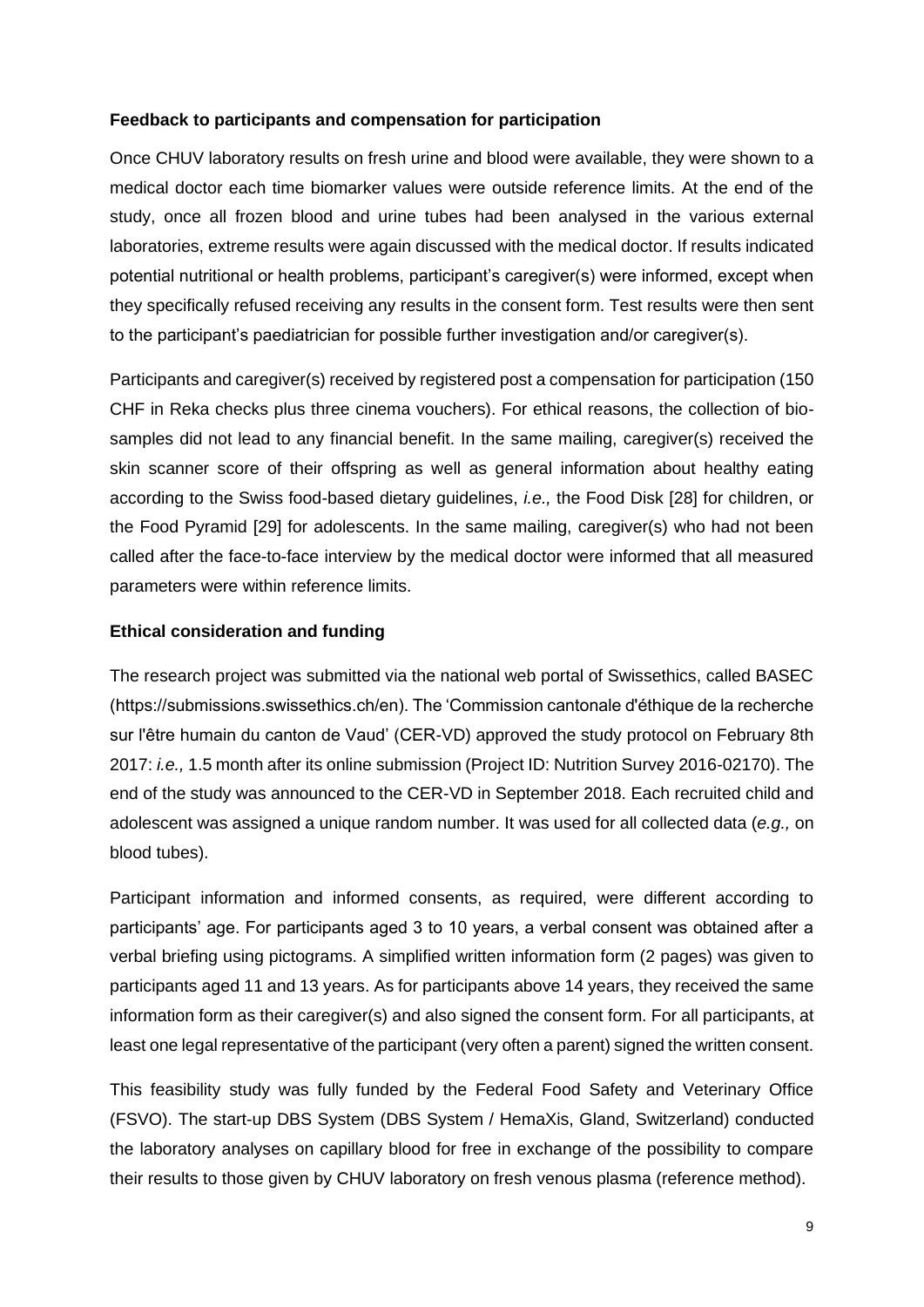# **Results and discussion**

#### **Sample and participation rate**

Out of 194 contacted child-caregiver pairs with valid addresses, 31 (16%) accepted participation. Participation rate was lower among children aged 3 to 12 years (14%) than adolescents aged 13 to 17 years old (22%). Two selected households wanted that two children take part in the study. Our sample from the population registry was probably not representative of the general population due to the low participation rate. However, we have no data regarding non-participants, except age group and home address (not even sex), to compare with our study participants. As a reference, participation rate in menuCH, *i.e.,* among adults selected from the national registry and without collection of bio-samples, was 15% [30]. Participation rate in the feasibility study is only informative for three reasons. First, sample size was small and precision limited. Second, we suppose that selected people who were not eligible (*e.g.,*  having no more children aged 3 to 17 years) did not always inform the PhD student about their ineligibility. Third, in the selected zones of residence, immigrations was high (*i.e.,* 41% of foreigners in Prilly to 51% in Renens [31]), which may have limited the number of people with good command of French. In total, 33 participants (31 + 2 siblings) were recruited based on the population registry and 20 by flyers (convenience sample). Since we used two methods to recruit participants, we compared participants' characteristics by recruitment methods (**Table 2**). Participants recruited by flyers seemed to have an overall higher SES and healthier diet.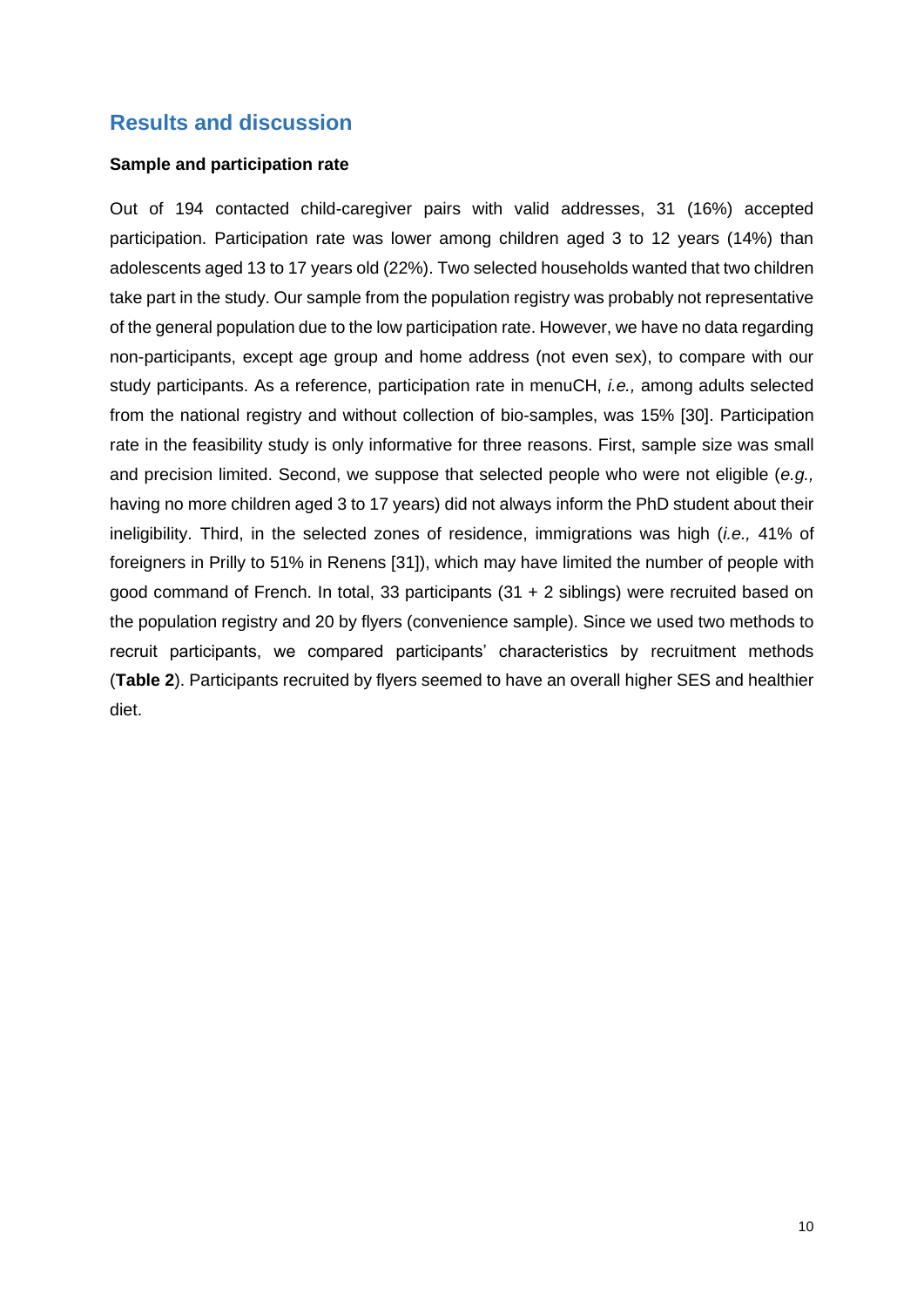|                                                                                                               | All<br>participants | <b>Recruited</b><br>via registry | <b>Recruited</b><br>via flyers |
|---------------------------------------------------------------------------------------------------------------|---------------------|----------------------------------|--------------------------------|
| Total number of participants recruited (N)                                                                    | 53                  | 33                               | 20                             |
| Sex (male, %)                                                                                                 | 56                  | 63                               | 45                             |
| Age (in years, mean $\pm$ SD)                                                                                 | $11.2 \pm 4.3$      | $11.0 \pm 4.3$                   | $11.5 \pm 4.4$                 |
| Mother with university/high school degree (%)                                                                 | 55                  | 45                               | 75                             |
| Self-reported very good and good health (%)                                                                   | 91                  | 91                               | 90                             |
| Limited access to food due to lack of money (occurred<br>sometimes in the last 12 months, $\%$ ) <sup>1</sup> | 8                   | 14                               | $\Omega$                       |
| Consumption of organic fruit and vegetables (%)                                                               | 83                  | 79                               | 90                             |
| Vegetable intake (portion/day, mean $\pm$ SD) <sup>2</sup>                                                    | $1.3 \pm 0.8$       | $1.1 \pm 0.8$                    | $1.7 \pm 0.7$                  |
| Fruit intake (portion/day, mean $\pm$ SD) <sup>3</sup>                                                        | $1.3 \pm 1.0$       | $1.2 \pm 1.0$                    | $1.5 \pm 0.9$                  |
| Sugary soft drinks intake (g/day, mean $\pm$ SD)                                                              | $203.4 \pm 282.8$   | $244.2 \pm 313.0$                | $136.2 \pm 215.2$              |
| Sodium intake (g/day, mean $\pm$ SD) <sup>4</sup>                                                             | $2.3 \pm 0.7$       | $2.3 \pm 0.7$                    | $2.2 \pm 0.7$                  |
| Score from skin carotenoid scanner (from 0 to 10, mean $\pm$ SD)                                              | $5.8 \pm 1.4$       | $5.5 \pm 1.2$                    | $6.3 \pm 1.5$                  |
| Lead/creatinine ratio in urine (ug/mmol, median $[P25-P75]$ ) <sup>5</sup>                                    | $0.12$ [0.07-0.15]  | $0.12$ [0.08-0.15]               | $0.11$ [0.05-0.22]             |
| Selenium/creatinine ratio in urine (ug/mmol, median [P25-P75])                                                | $3.6$ [2.8-4.6]     | $3.8$ [2.6-4.7]                  | $3.5$ [3.0-4.4]                |
| Iodine/creatinine ratio in urine (ug/mmol, median [P25-P75])                                                  | 13.7 [10.1-19.6]    | 12.4 [10.1-17.0]                 | 16.2 [10.0-21.8]               |

**Table 2**. Characteristics of feasibility study participants, stratified by recruitment methods.

*<sup>1</sup> Only asked to caregivers of children (N=24). <sup>2</sup>A portion =120 g of fresh and cooked, 30 g if dried, 2.5 dL of soup, and 100 g of sauce (juice excluding), based on the mean of two non-consecutive 24HDR. <sup>3</sup>A portion = 120 g of fresh and cooked, 30 g if dried, based on the mean of two non-consecutive 24HDR. <sup>4</sup> Estimated from spot urine, using the INTERSALT equation considering potassium [32, 33]. <sup>5</sup> One extreme high value was excluded.* 

#### **Dietary assessment and anthropometry**

The software GloboDiet®, which was used in menuCH to conduct the 24HR among adults, could be applied in the feasibility study without problems. Foods and beverages consumed by the interviewed children and adolescents were similar to those reported by adults in menuCH and thus already present in GloboDiet® database (>1600 foods). However, we identified 19 new food products and 15 new descriptors (often new brands). Three elements regularly consumed by children and adolescents were missing: 1) several types and brands of candies, 2) commercial fruit compotes, and 3) commercial breakfast cereals. The picture book was also adapted to both children and adolescents since pictures of the six different portion sizes were sufficiently dissimilar to correspond to young children eating small portions and young male adolescents eating large portions. Caregivers correctly understood and completed the 24-hour food diary. Both registered dietitians believed that using the food diary (prospective data collection) had increased precision in the collected dietary information, as already documented in literature [34-36]. A few caregivers spontaneously took pictures of meals together with the food diary. This helped dietitians to identify food products and brands more easily, and to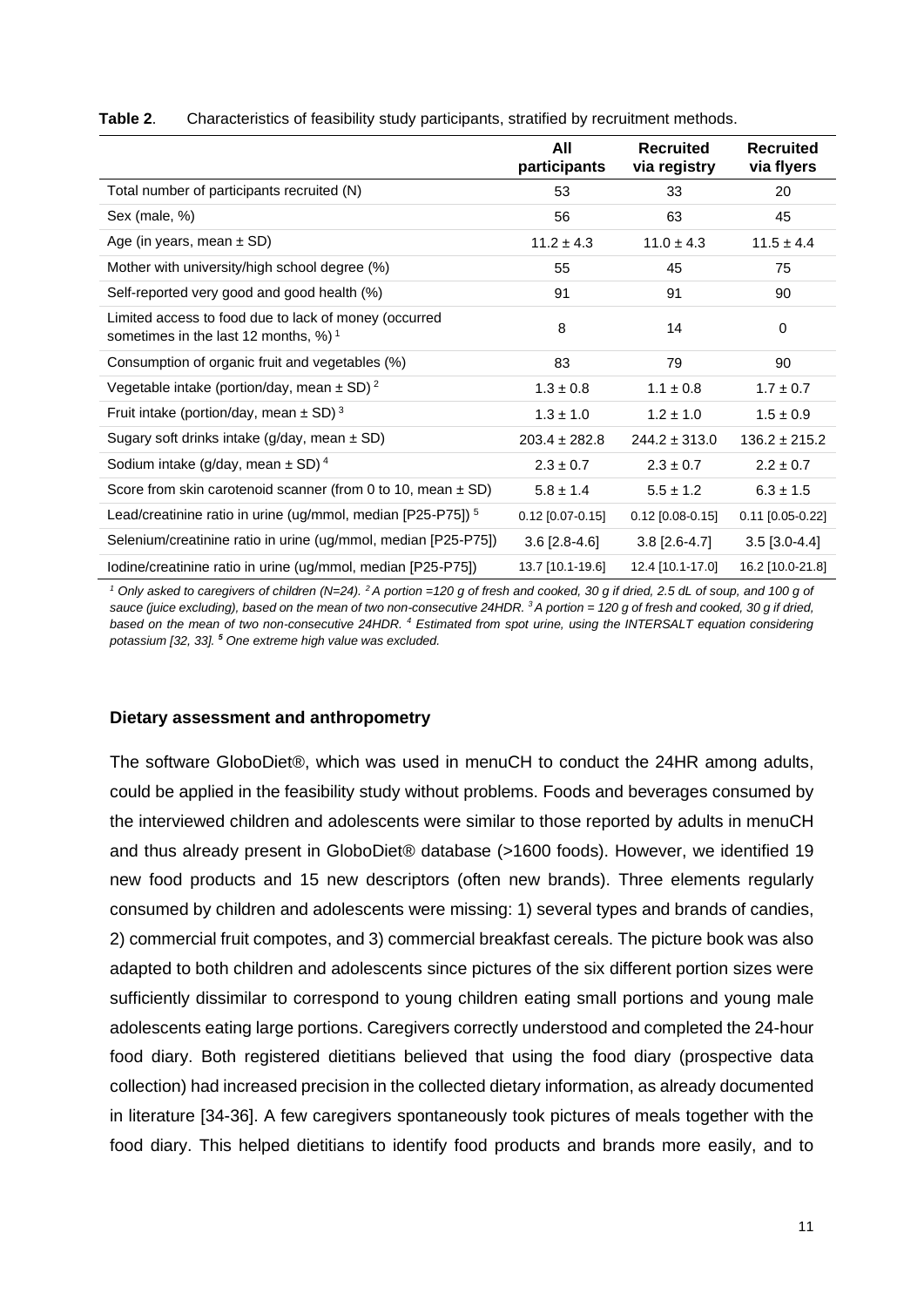determine portion size more objectively. However, the food diary increased the burden on caregivers.

The FPQ was complete by all participants or their caregiver(s). Ninety-eight per cent of participants or caregivers (50/51) would accept to take pictures of what is consumed. On average, people would accept this constraint for maximum three consecutive days. However, caregivers noted that it was difficult to organize pictures when they were absent: *i.e.,* when the child is at school, doing sports, or being with another family member(s), *etc*. Of note, staff in schools and kindergartens was reluctant or unable to complete the 24-hour food diary or report what was consumed by the child. Measuring weight and height in children and adolescents was performed without problems.

#### **Online questionnaires**

All participants and/or caregivers completed the required questionnaires. One caregiver preferred a paper copy. The questionnaire for caregivers of children aged 3 to 10 years was mostly completed by the mother without the child (75%), or both parents without the child (17%). The completion of this questionnaire took a median duration of 38 minutes (P25-P75: 21-63 minutes). The questionnaire for adolescents aged 11 to 17 years was mostly completed by the adolescent and his/her mother (52%) or the adolescents alone (41%). It took them 21 minutes (P25-P75: 18-26 minutes). The questionnaire for the adolescents' caregivers was completed by the mother (86%) or the father (14%) in 10 minutes (P25-P75: 8-13 minutes).

#### **Bio-samples and biomarkers**

All spot urine samples were collected. However, specific problems were observed in four out of 53 participants (8%). One child forgot to collect the first morning specimen. Therefore, we collected the second morning specimen (only small amount) at the CTU. One teenage collected the second urine specimen due to study protocol misunderstanding. One child aged 3 years old had no need to urinate in the morning of the interview. The first morning specimen was thus collected at the CTU at the end of the face-to-face interview. Finally, another participant collected only a small amount of urine for no specific reason.

Out of the 48 participants who accepted capillary or venous blood collection, 37 (78%) came in the morning and were fasting. Seven participants (15%) attended the face-to-face interview in the afternoon, when fasting was no longer possible. Finally, four participants (aged 5, 7, and 9 years) reported not being fasting.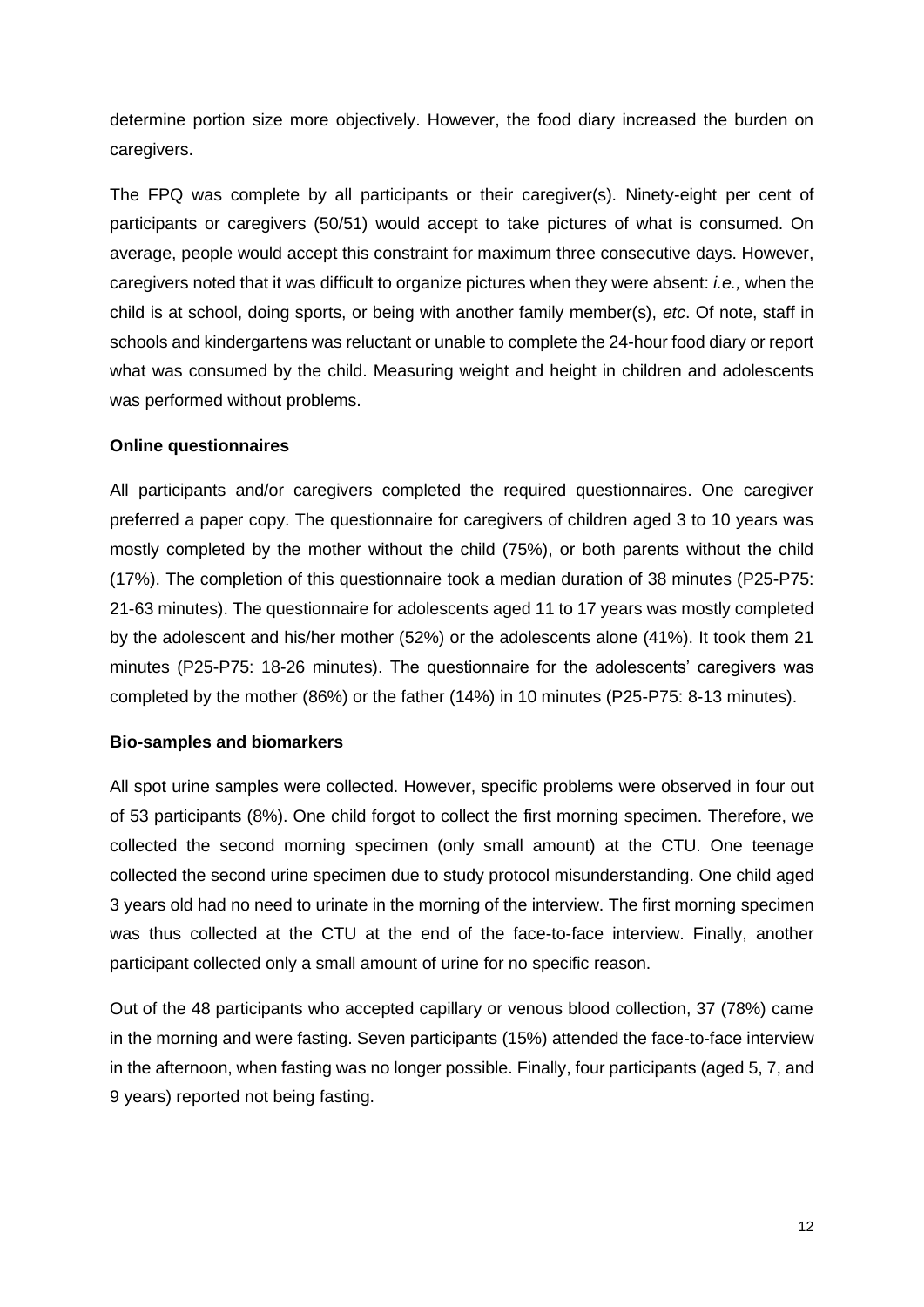Most adolescents aged 11 to 17 years (24/29, 83%) accepted venous blood collection. Age (11-12 years vs. 16-17 years) did not play a role in the acceptation. Providing Emla patches helped to reduce the pain at the puncture point. The patches were placed on time at the right place for the majority of participants. Out of the 24 collected samples, 24 could be analysed in CHUV and FSVO laboratories and 22 in Swiss Vitamin Institute (SVI). CHUV laboratory informed that two fresh blood samples had been haemolysed. Five important results in terms of health and nutrition surveillance are to be reported. First, 29% of adolescents (7/24, 3 boys and 4 girls) had ferritin below 30 ug/l. Of them, four (1 boy and 3 girls) had ferritin even below 15 ug/l. Thus, 17% of tested adolescents had very low iron reserve. Second, 3/24 adolescents (13%) had LDL-cholesterol (calculated values) above 3 mmol/l. Among those, two had LDLcholesterol value close to 4 mmol/l: the first one probably due to familial hypercholesterolemia and the second one secondary to obesity. Third, 8% of adolescents (2/24) had plasma vitamin B12 concentration below 120 pmol/l (norms defined by SVI in female and male adults: 162 -796 pmol/l). Fourth, there was some indication that lead in blood has decreased since 2010 (**Table 3**, adapted from [37] by FSVO). Fifth, we found no recently published norms for vitamin status in European children. Thus, we had to interpret values based on data among American children [38, 39], old studies conducted in Switzerland [40] or more recent studies but in Turkey [41] or studies in sick children [42] or adults [43-45].

|             |        | Previous study - 2010 |        | Our study - 2017 |  |
|-------------|--------|-----------------------|--------|------------------|--|
|             | Female | Male                  | Female | Male             |  |
| N           | 21     | 26                    |        | 14               |  |
| Mean (ug/l) | 12.1   | 15.4                  | 6.6    | 9.6              |  |
| P95 (ug/l)  | 16.7   | 32.3                  | 16.9   | 14.2             |  |

**Table 3**. Blood lead concentration between 2010 and 2017 in children aged 10 to 18 years old from the French-speaking area of Switzerland [37].

All adolescents (29/29) and 19/24 children (79%) accepted capillary blood collection. Children under 5-6 years old often cried. Above this age, they could better understand the advantages and disadvantages, and gave a clearer consent or refusal. Despite instructions, the Emla patches were often placed on the wrong finger (*e.g.,* index instead of the little finger). In addition, patches produced vasoconstriction, which limited the amount of blood drops possible to be extracted. Out of the 48 collected samples, 41 could be analysed. The amount of collected capillary blood in the seven other samples was insufficient to conduct analyses. Results are mixed regarding the interest to measure capillary blood instead of venous blood. Out of 13 measured parameters, three parameters (*i.e.,* CRP, iron, and ferritin) showed a high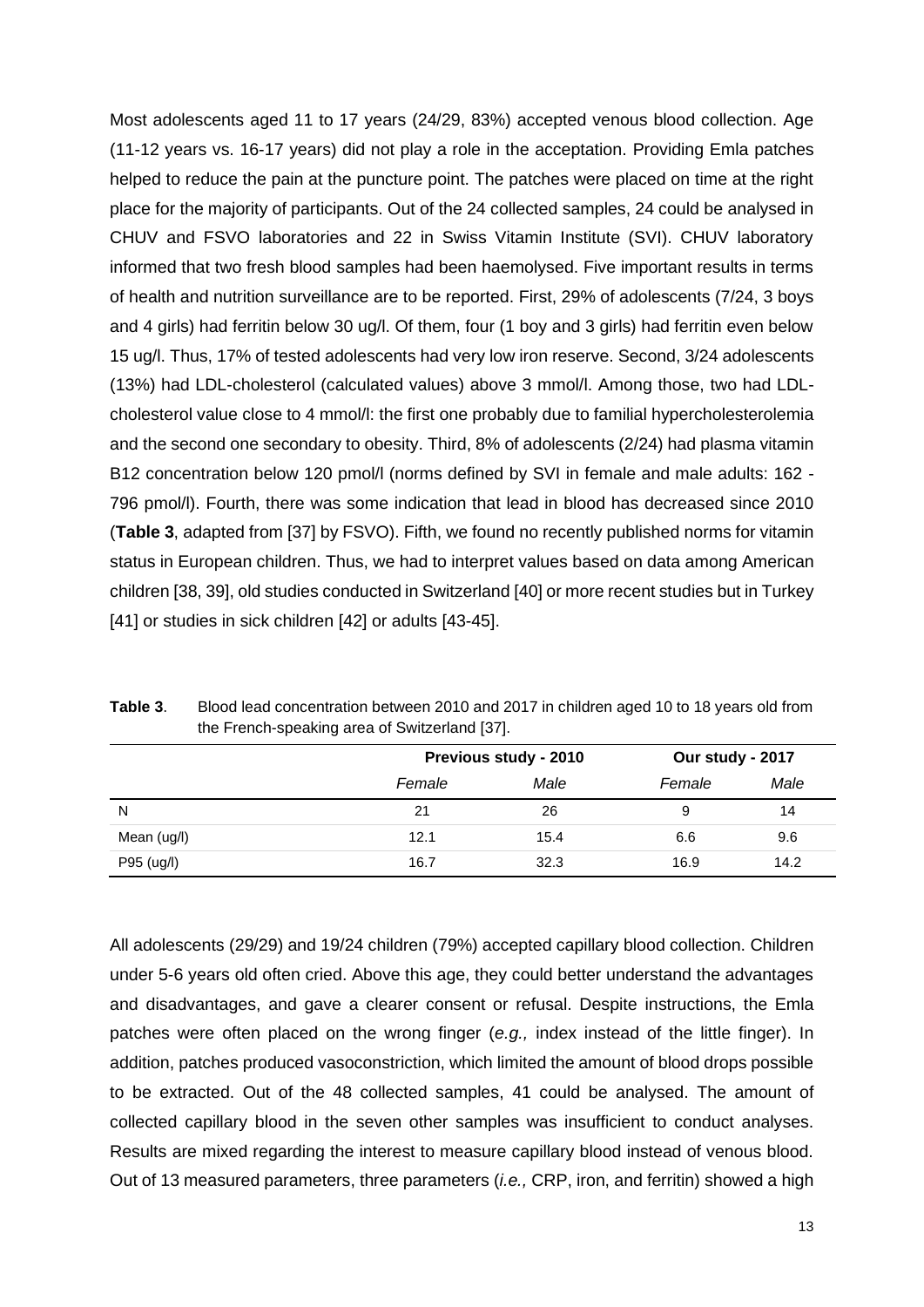concordance between measured values in fresh venous plasma (reference method) and frozen capillary plasma (Lin's concordance correlation coefficient r > 0.90). **Figure 2** shows a comparison between the two methods for three parameters with variable degree of correlation in 22 participants: ferritin (good), HDL-cholesterol (fair), and albumin (poor). Several explanations were produced by the start-up DBS System to explain these phenomena (*not detailed in this report summary*).



**Figure 2.** Correlation between ferritin (N=22, Pearson's r = 0.97, slope = 0.97 and constant = -16), HDL-cholesterol (N=22, Pearson's  $r = 0.92$ , slope = 1.39 and constant = -0.21), and albumin (N=22, Pearson's  $r = 0.21$ , slope = 0.07 and constant = 41) measured in frozen capillary plasma by DBS System (horizontal axis) and fresh plasma in CHUV laboratory (reference method, vertical axis).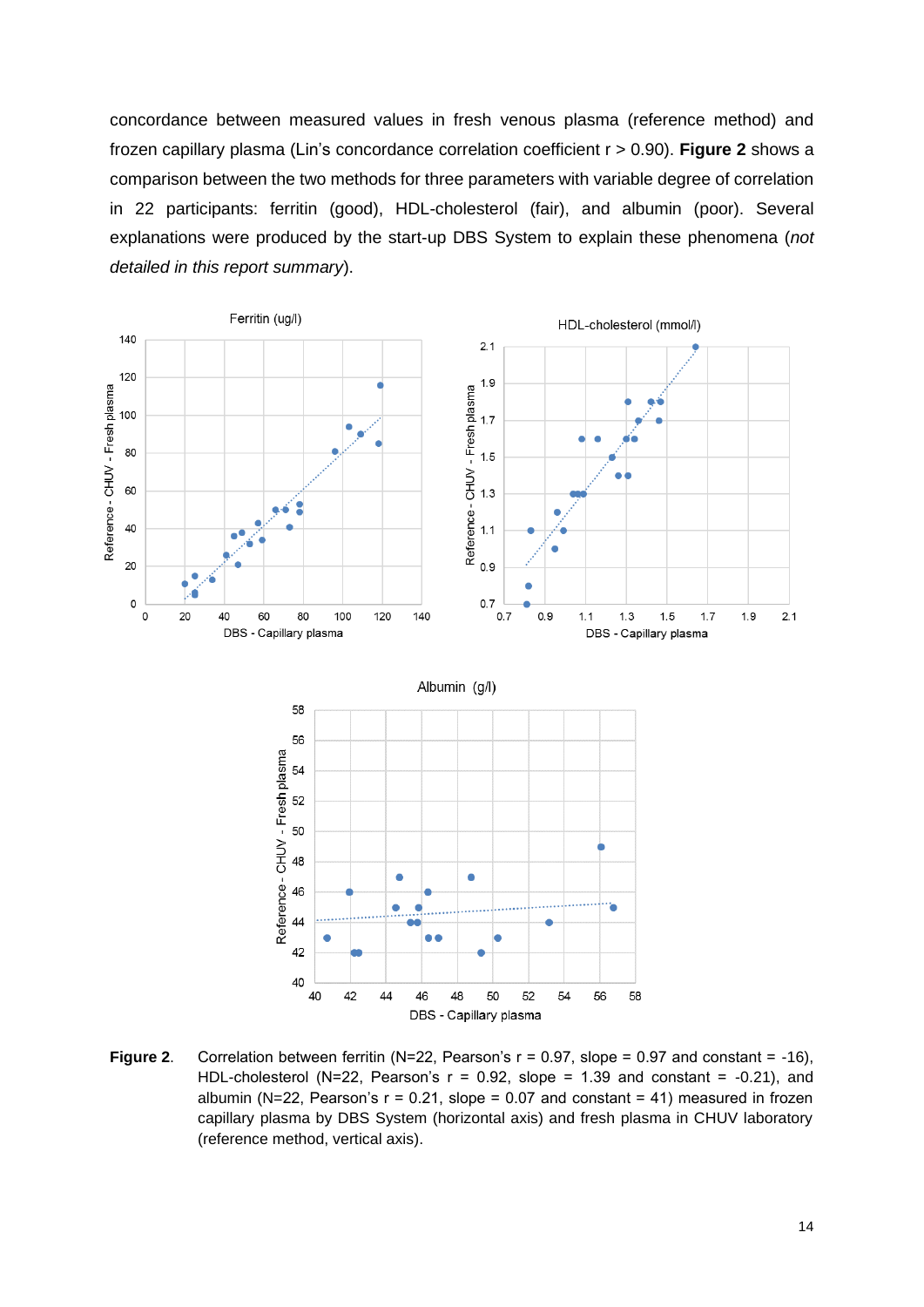Out of 24 children, 23 (96%) accepted toenail collection. The collection of toenails was less easy than expected because nails flied away while clipping and were thus lost on the floor. Sometimes, it was also hard to collect them because nails were short. Because we did not analyse collected nails, we did not know if collected quantities were sufficient and if nail polish had an impact on metal values.

Procedures to assess skin carotenoid concentration using Raman spectroscopy were quick (2-3 min for both hands), simple and well accepted by children and caregivers (100% of acceptation rate). The mean score of the two measures given by the Biozoom® scanner was fairly correlated to measured carotenoid plasma concentration in adolescents (N=22, Pearson's correlation coefficient: r = 0.69, *P* < 0.001, Spearman's correlation coefficient: r = 0.55,  $P = 0.008$ , **Figure 3**). This value corresponds to literature:  $r = 0.79$  in 68 adults [27]. Additionally, the mean score by Biozoom® device was to some extent correlated to the usual intake of fruit and vegetables assessed by two non-consecutive 24HDR and a FPQ (N=52, Pearson's correlation coefficient: r = 0.34, *P* = 0.013, Spearman's correlation coefficient: r = 0.43, *P* = 0.002, *data not sho*w*n*).



**Figure 3**. Comparison between mean score measured using Biozoom® skin scanner on both hand palms and carotenoid measured in plasma (N=22, Pearson's r = 0.69, *P* < 0.001).

All participants/caregivers would accept to provide saliva. Twenty per cent of them (10/51) would agree to collect 24-hour urine any weekday and 55% (28/51) would accept only if collection would be a weekend day or holiday. The most common causes for refusal were practical complication (10/51, 20%) and embarrassment (4/51, 8%). Regarding stool collection,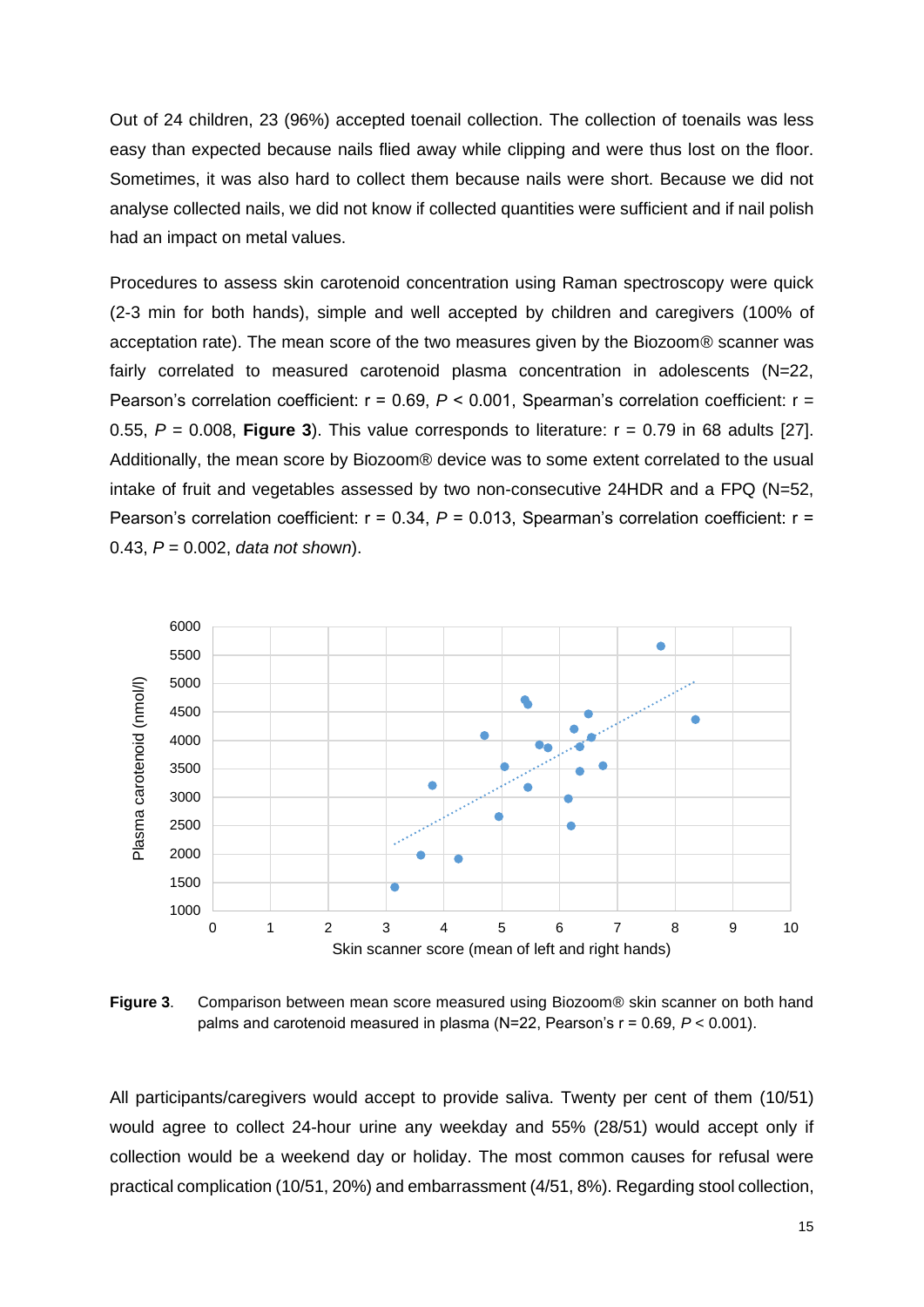59% (30/51) would agree. As expected, caregivers from children (74%) were more inclined to collect stool than adolescents (46%). Thirty-seven per cent (19/51) would refuse because of embarrassment, and 4% (2/51) for practical complications due to constipation. These data must be interpreted with caution because they reflect often answers and opinions of the caregivers in the absence of the child or young adolescent (not on the phone). In addition, answers were collected after two interviews, when a trustful relationship with the study staff had been established.

#### **Feedback to participants and compensation for participation**

Because the selected parameters analysed in fresh urine in CHUV were mainly nutritional parameters and not direct health indicators (Table 1), no out-of-norms values required information to the participant, his/her caregiver(s) and his/her paediatrician. Among adolescents who accepted venous blood tests, 20/24 (83%) had to be re-contacted. This high proportion reflects the fact that reference values are not clearly established in children and adolescents. No participants/caregivers were re-contacted for extreme values based on capillary blood due to lack of accuracy and reference value for this exploratory method. Interpreting results, re-contacting caregivers and preparing letter for paediatricians was timeconsuming: 1h15 per participant.

Generally speaking, caregivers were interested in all types of personalised feedback, in particular information when biomarkers were outside the reference limits. Because compensation was sent by post, it was hard to estimate how much went really to the child/adolescent or to the caregiver(s). When asked informally, most participants and caregivers would have preferred being compensated with cash instead of vouchers. Swissethics' guidelines and recommendations for the compensation in research projects did not take a position regarding passing on cash to children and adolescents [46]. After contacting the CER-VD, the president recommended not to send cash to children and adolescents and to use vouchers as we did.

#### **Ethical consideration**

Submission of research projects has been simplified since menuCH. Since January 2016, online submission is centralized and uniformed across cantons. BASEC provides clear information and checklists of needed documents for project submission.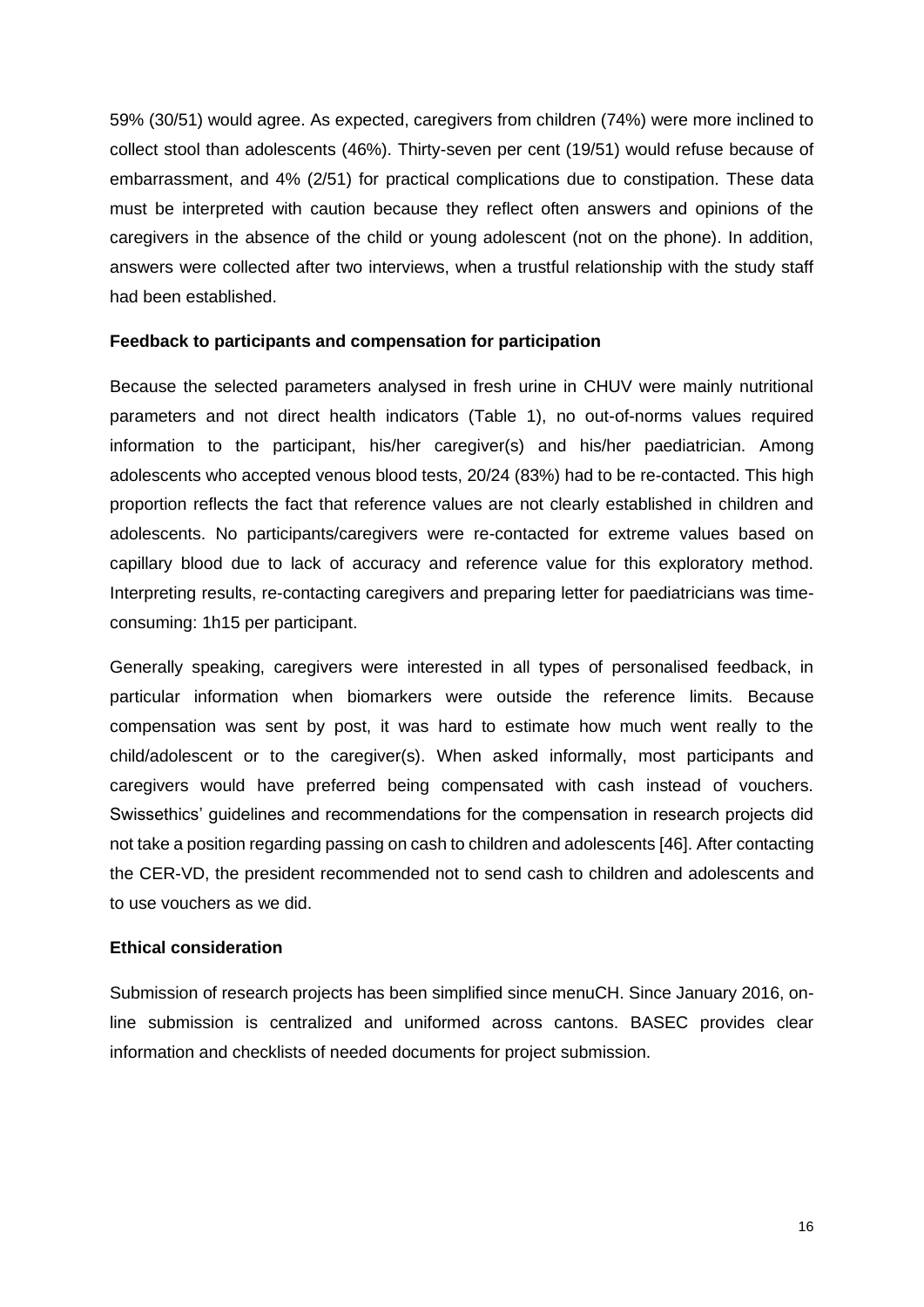# **Main recommendations for next national nutrition survey**

#### **Age of participants**

For the next national nutrition survey, we recommend excluding children below school age (under 5 years) to facilitate bio-sample collection, especially for capillary blood and spot urine. Waiting during the face-to-face interview was also long for those young children. Regarding the cut-off age between children and adolescents, we observed that assistance of caregiver(s) was almost always required to complete the on-line questionnaire and 24HDR for participants under 14 years. We suggest having a cut-off at 14 years for all questionnaire and diet-related data, as defined by Swissethics (*i.e.,* adolescents above 14 years are considered as adults). This means that the 24-hour food diary and the questionnaire would mainly be completed by the caregiver(s) until 13 years old. However, for blood sampling, such an age cut-off should not be made. Blood sampling should be proposed to every participant aged 5 to 17 years, because we observed no differences in acceptation or puncture tolerance between young adolescents (aged 11-12 years) or older adolescents (aged 16-17 years).

#### **Sampling and recruitment**

A good recruitment methodology is key to have high participation rate and reduced risk of participation bias. For the main survey, we recommend using the same national population registry as in menuCH: *i.e.,* national sampling frame for person and household surveys [47]. For an optimal recruitment rate, more investment than only writing one letter is definitely needed to motivate people in taking part in a survey. Access to personal phone numbers or emails of potential participants is important. When they are unavailable, sending several times the invitation letter with the pre-stamped response card on which the participant and/or his/her caregiver(s) could indicate their contact details and availabilities are a good alternative to reach more participants.

The stratified random selection of people among a population registry has four main advantages. First, selection bias is limited when a stratified random sample is used (probability sampling technique) [48]. Literature [48, 49] and our results among participants recruited via flyers suggested a convenience sample (non-probability sampling technique) increases the risk of selection bias towards families with healthier eating habits. Second, participation rate can be easily calculated based on the ratio survey participants / contacted child-caregiver pairs. Third, when information about non-participants (*e.g.,* addresses, dates of birth) is available, we can track who did or did not participated in the survey to estimate participation bias and try to correct it with an appropriate weighting strategy. Because SES influences diet and its quality [50, 51], information about SES of participants and non-participants would be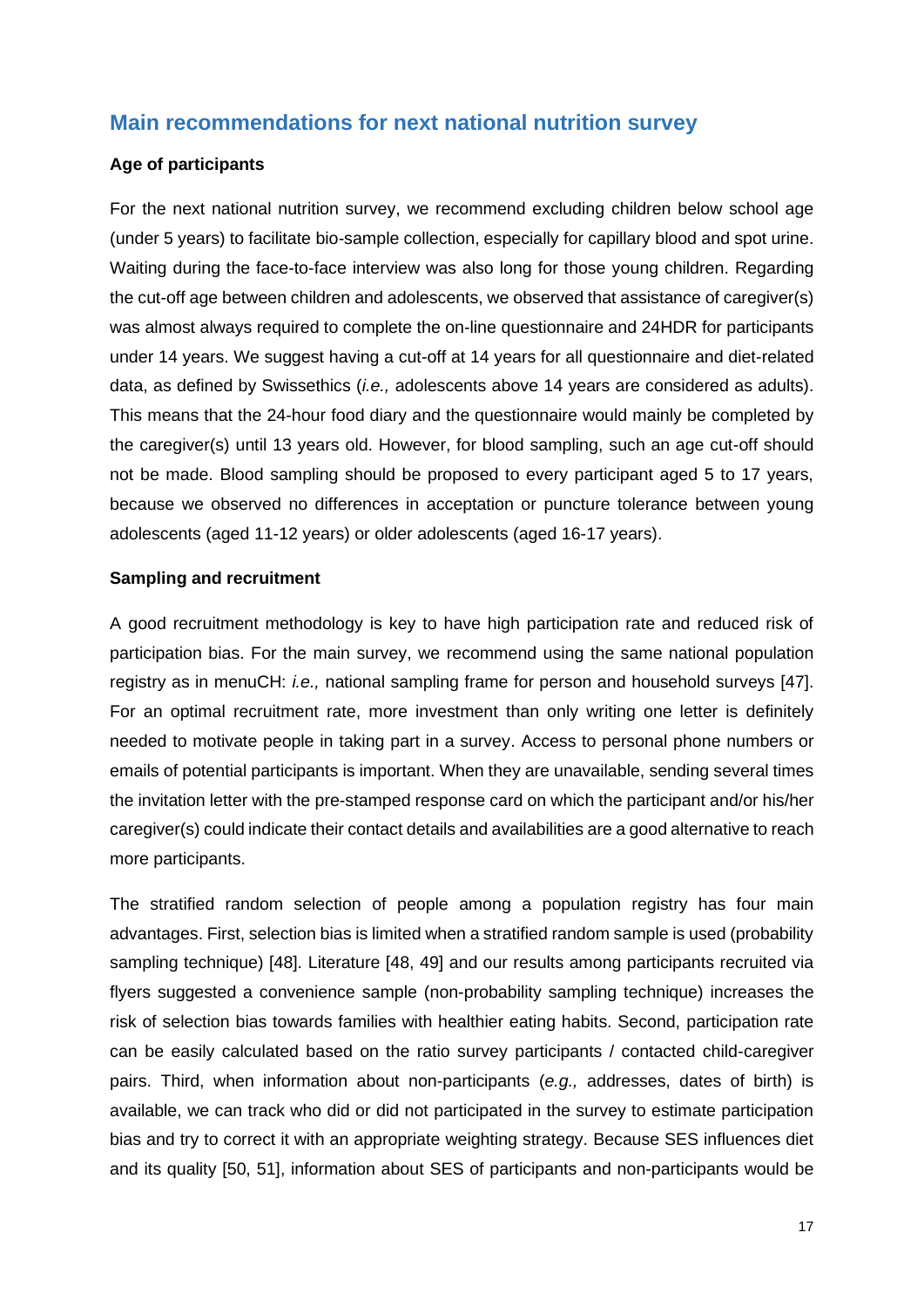ideal for the weighting strategy. Fourth, the sample can be redirected during the recruitment phase in case there is an unbalanced mid-study sample. For example, if too many girls accept participating at the beginning of the recruitment, we could invite in the next wave(s) more boys and use the weighting strategy to re-balance the sample according to the original reference population [48]. However, this recruitment procedure requires legal access to national population registries. Additionally, costs related to sampling and contacting selected people in the population may be high [48].

Of note, kindergarten and public schools are good entry points to reach high participation and high representativeness of the sample if well designed. However, this recruitment method requires strong commitment in the different cantons. This requires also commitment in the institutions, which are selected for the study. Moreover, recruiting in institutions creates data clustering that needs to be accounted for in statistical analyses. There is indeed a loss of variability, since children in a same school or a same class have some common characteristics (intra-cluster correlation).

#### **Dietary assessment and anthropometry**

To ensure dietary assessment quality, 24HDR should be conducted by registered dietitians. Having health professionals leading the interviews is even more important when bio-samples are collected and caregiver(s) ask questions specific to nutritional biomarkers. GloboDiet® and the menuCH picture book can be used without major adaptations for a national nutrition survey in children and adolescents. The use of the 24-hour food diary is a key asset for increasing the precision in the data collection in young children. It is important that the on-line questionnaires includes a FPQ. The latter increase the intra-individual precision when modelling usual intake from short-term dietary measurements such as 24HDR [52-54] .

In theory, prospectively taking pictures of consumed foods during the interviewed days would be widely accepted by participants and caregivers. It could complement, or even replace, the 24-hour food diary and thus reduce burden on participants or caregivers. It would also help dietitians in data entry. An on-line survey platform is important for the next national nutrition survey 1) to share completed food diaries and/or pictures of foods between caregivers and dietitians, and 2) to have on-line access to the picture book.

Relying exclusively on a smart-phone application (*e.g.,* electronic food diary with or without digital photography) without supervision of a nutrition professional is premature for the next national nutrition survey due to several factors. First, young children do not possess smartphones and are often away from the main caregiver while eating or drinking. This means that caregivers plus other people (*e.g.,* school staff, sports trainers, other family members) should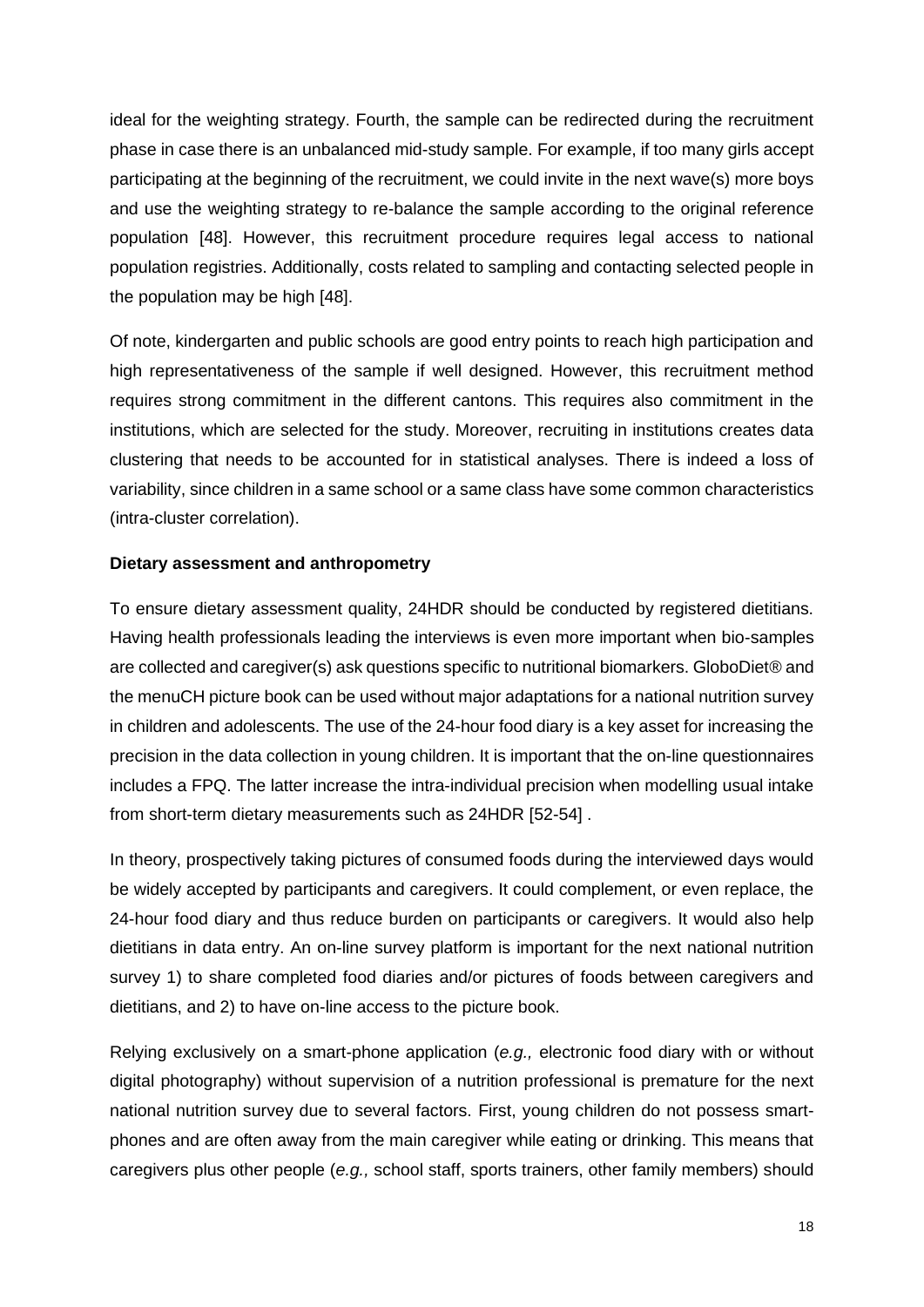be involved and trained on how to use the applications, which seems complicated. Second, technical and scientific advances in digital nutritional epidemiology, such as portion size estimation, food recognition, linkage with local food composition database, are still needed to precisely analyse and interpret the pictures/data [55, 56]. Third, the smart-phone application would need to be adapted to the Swiss food market, available in the three main languages, linked to the Swiss Food Composition Database [57], and validated. To our best knowledge, such an application does not exist in Switzerland yet.

#### **Bio-samples and biomarkers**

Collecting spot urine samples was relatively well collected by children aged over 4-5 years. In addition, spot urine collection, preparation for laboratories and analyses necessitate limited financial resources (*e.g.,* purchase of beakers and tubes). We recommend collecting spot urine in all children and adolescents during the main survey.

Collection of blood requires more constraints: *e.g.,* fasting participants and more staff, such as study nurse for collection and sample processing, and higher costs for analyses. However, acceptation of venous blood collection was relatively high among adolescents who took part in the feasibility study. The puncture was well tolerated. Acceptation of capillary blood was also high and well tolerated in children above 5-6 years old. However, so far the array of validated clinical and/or nutritional parameters is limited. Venous blood sampling should be preferred and capillary blood kept as a second choice in case venous blood collection is refused. For these participants, nutritional parameters such as iron and lipid status could be assessed, considering further improvement in the collection system and in the laboratory analyses by DBS System or other providers.

Toenails could be a good way to obtain biomarkers with a minimally invasive procedure, but should not be the only collected bio-sample. However, if they are collected for the main survey, clarification with laboratories should be made to define the exact nail quantity required for proper analyses and if nail polish should be removed. We also recommend asking the caregiver(s) to collect nails at home, at their convenient time (*i.e.,* when nails are long and/or free from polish) and in a relaxed atmosphere (*i.e.,* not after blood collection), especially for young children. Toenails should however not be the main type of bio-samples.

We recommend assessing skin carotenoid concentration using Raman spectroscopy in the main survey. In conclusion, we highly recommend using objective nutritional biomarkers in the next national nutrition survey to establish reference values among children (*e.g.,* vitamin status) and to complement food consumption data in the assessment of nutritional status in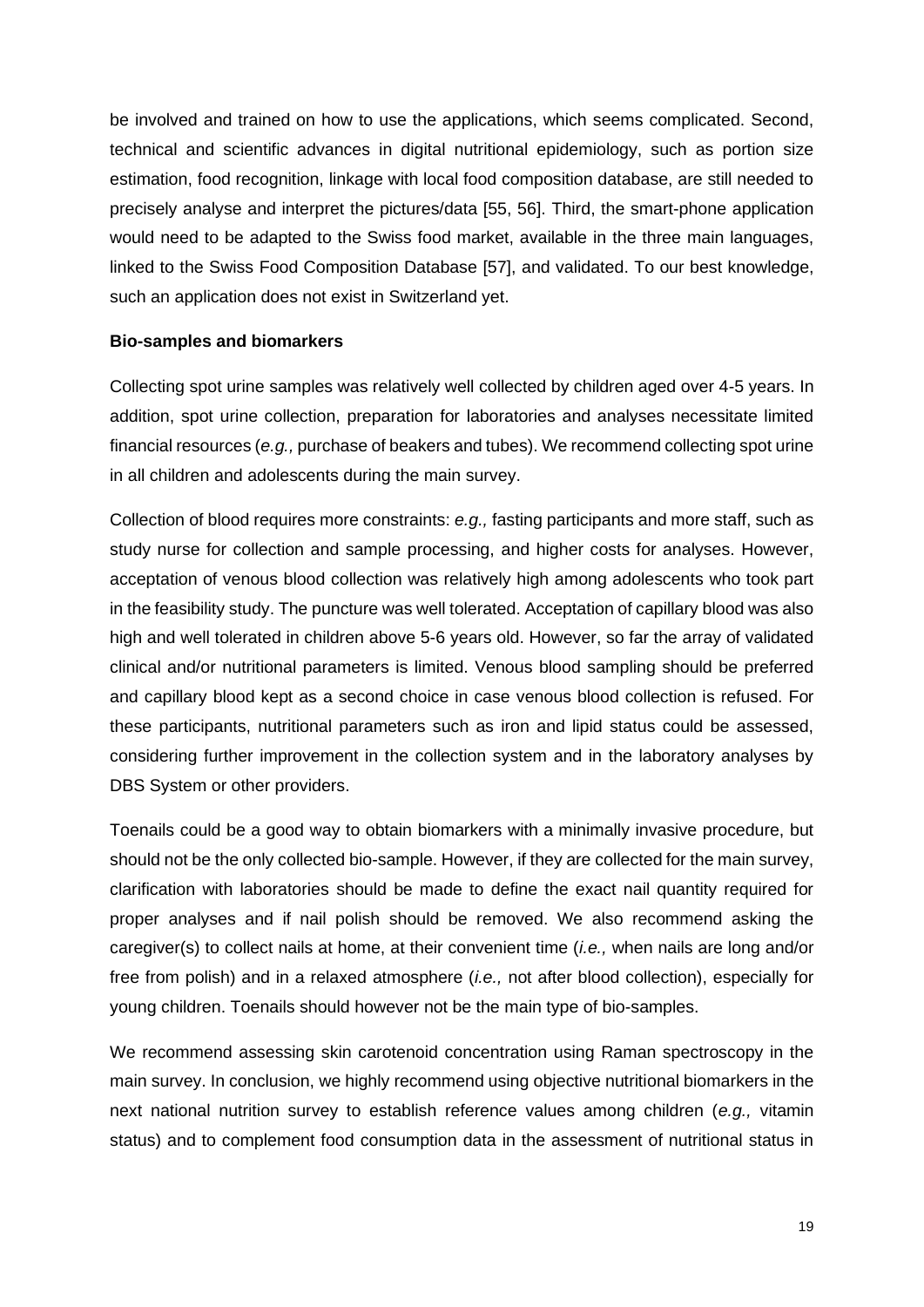the population. Of note, assessing the uptake of vitamin and mineral supplements is important if nutritional biomarkers are collected.

#### **Feedback to participants**

If bio-samples are collected at a large scale, a systematic check of laboratory parameters has to be organized to detect potential health and nutritional disorders. Then, a medical doctor, if possible, a multilingual paediatrician, has to interpret these laboratory parameters together with other data collected by the dietitians and nurses. When necessary, he/she should then contact the participant/caregiver(s) and their paediatrician. This should be done as many times as medically required but as few times as possible to limit caregiver(s)' worry and survey staff's time. We realised that developing a one-size-fits-all algorithm/decision tree to interpret data is difficult due to the relative limited information we had on health background. The feasibility study showed that assessing the nutritional status of children and adolescents with biomarkers was hard and specialists in this field are scarce. To save time and costs, a solution or an algorithm/decision tree should be discussed with professionals or paediatrics associations before the main survey start.

# **Conclusion**

Studying diet in a population-based sample of Swiss children and adolescents is important and proved to be feasible in Lausanne. Participation rate was low, yet similar to what was observed in adults participating in menuCH. In the next national nutrition survey we recommend using a stratified random sample of the national population registry and improving recruitment procedures (*e.g.,* several written reminders). Acceptation rate for bio-sample collection was high to very high for Raman spectroscopy, spot urine, capillary blood, venous blood, and toenails. We strongly recommend using objective nutritional biomarkers in the next survey to better assess nutritional status and to establish reference values for Swiss healthy children and adolescents. Detailed dietary assessment is essential to assess food consumption and is complementary to biomarkers. The tested dietary assessment tools in this feasibility study (*e.g.,* computed assisted 24HDR, 24-hour food diary and on-line FPQ) would need only minor modifications before the main survey. Personal feedback given to participants' caregiver(s) was appreciated by participants but time-consuming for survey staff; it needs further reflexion. This report will help plan and budget the next national nutrition survey.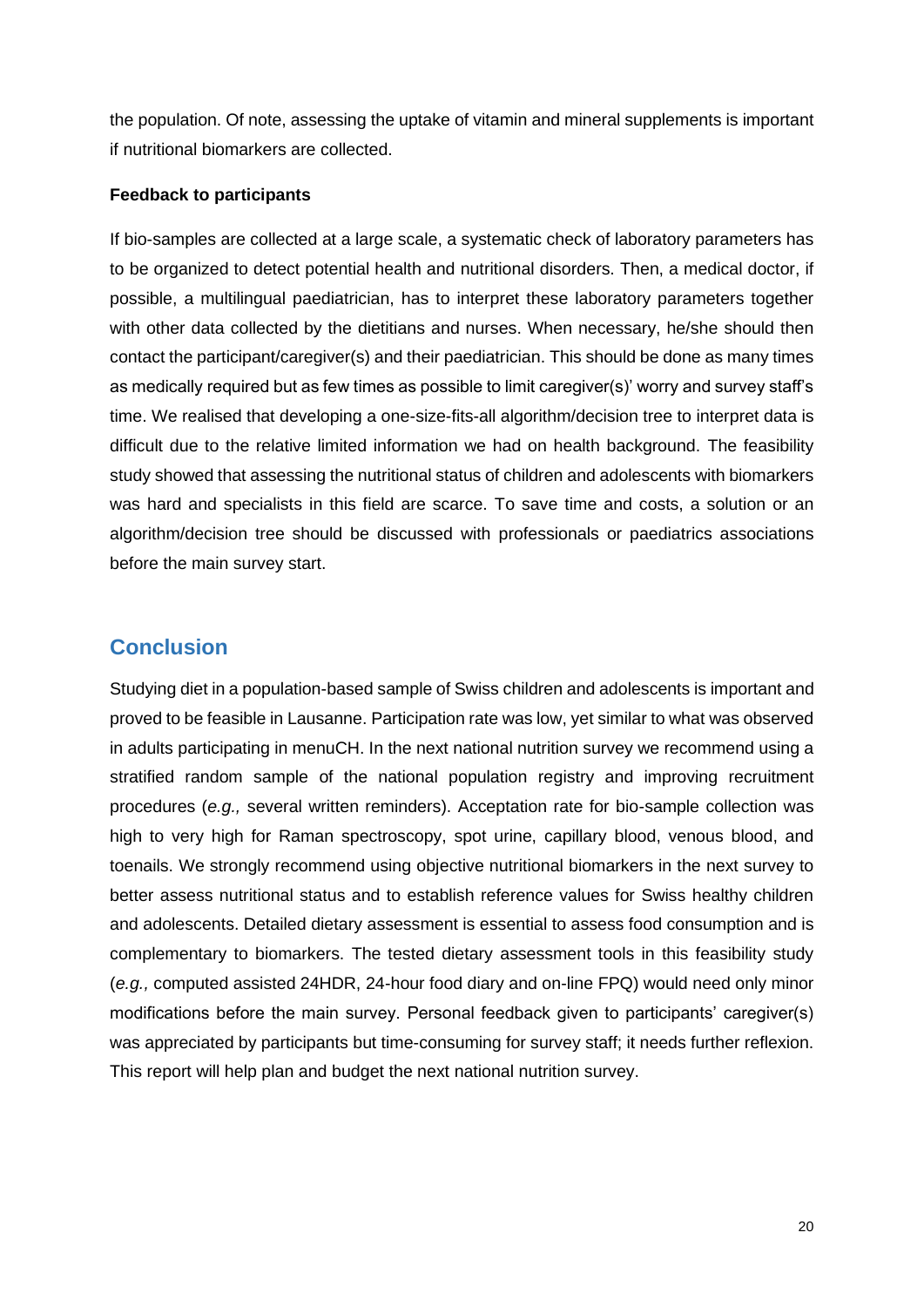# **References**

- 1. Gernand, A.D., et al., Micronutrient deficiencies in pregnancy worldwide: health effects and prevention. Nat Rev Endocrinol, 2016. 12(5): p. 274-89.
- 2. Nyaradi, A., et al., The role of nutrition in children's neurocognitive development, from pregnancy through childhood. Front Hum Neurosci, 2013. 7: p. 97.
- 3. Soliman, A., V. De Sanctis, and R. Elalaily, Nutrition and pubertal development. Indian J Endocrinol Metab, 2014. 18(Suppl 1): p. S39-47.
- 4. Mikkila, V., et al., Longitudinal changes in diet from childhood into adulthood with respect to risk of cardiovascular diseases: The Cardiovascular Risk in Young Finns Study. Eur J Clin Nutr, 2004. 58(7): p. 1038-45.
- 5. Kelder, S.H., et al., Longitudinal tracking of adolescent smoking, physical activity, and food choice behaviors. Am J Public Health, 1994. 84(7): p. 1121-6.
- 6. Law, M., Dietary fat and adult diseases and the implications for childhood nutrition: an epidemiologic approach. Am J Clin Nutr, 2000. 72(5): p. 1291s-1296s.
- 7. Serdula, M.K., et al., Do obese children become obese adults? A review of the literature. Prev Med, 1993. 22(2): p. 167-77.
- 8. Freedman, D.S., et al., The relation of childhood BMI to adult adiposity: the Bogalusa Heart Study. Pediatrics, 2005. 115(1): p. 22-7.
- 9. Biro, F.M. and M. Wien, Childhood obesity and adult morbidities. Am J Clin Nutr, 2010. 91(5): p. 1499S-1505S.
- 10. European Food Safety Authority (EFSA), Scientific Opinion on nutrient requirements and dietary intakes of infants and young children in the European Union. EFSA Journal, 2013. 11(10): p. 3408.
- 11. Federal Commission for Nutrition (FCN), Iodine supply in Switzerland: Current Status and Recommendations. Expert report of the FCN. 2013, Federal Office of Public Health: Zurich, Switzerland.
- 12. Zimmermann, M.B., et al., Increasing the iodine concentration in the Swiss iodized salt program markedly improved iodine status in pregnant women and children: a 5-y prospective national study. Am J Clin Nutr, 2005. 82(2): p. 388-92.
- 13. Lasserre, A.M., et al., Overweight in Swiss children and associations with children's and parents' characteristics. Obesity (Silver Spring), 2007. 15(12): p. 2912-9.
- 14. Schneider, H., W. Venetz, and C. Gallani Berard, Overweight and obesity in Switzerland. Part 2: Overweight and obesity trends in children. 2009, Federal Office of Public Health: Basel, Switzerland.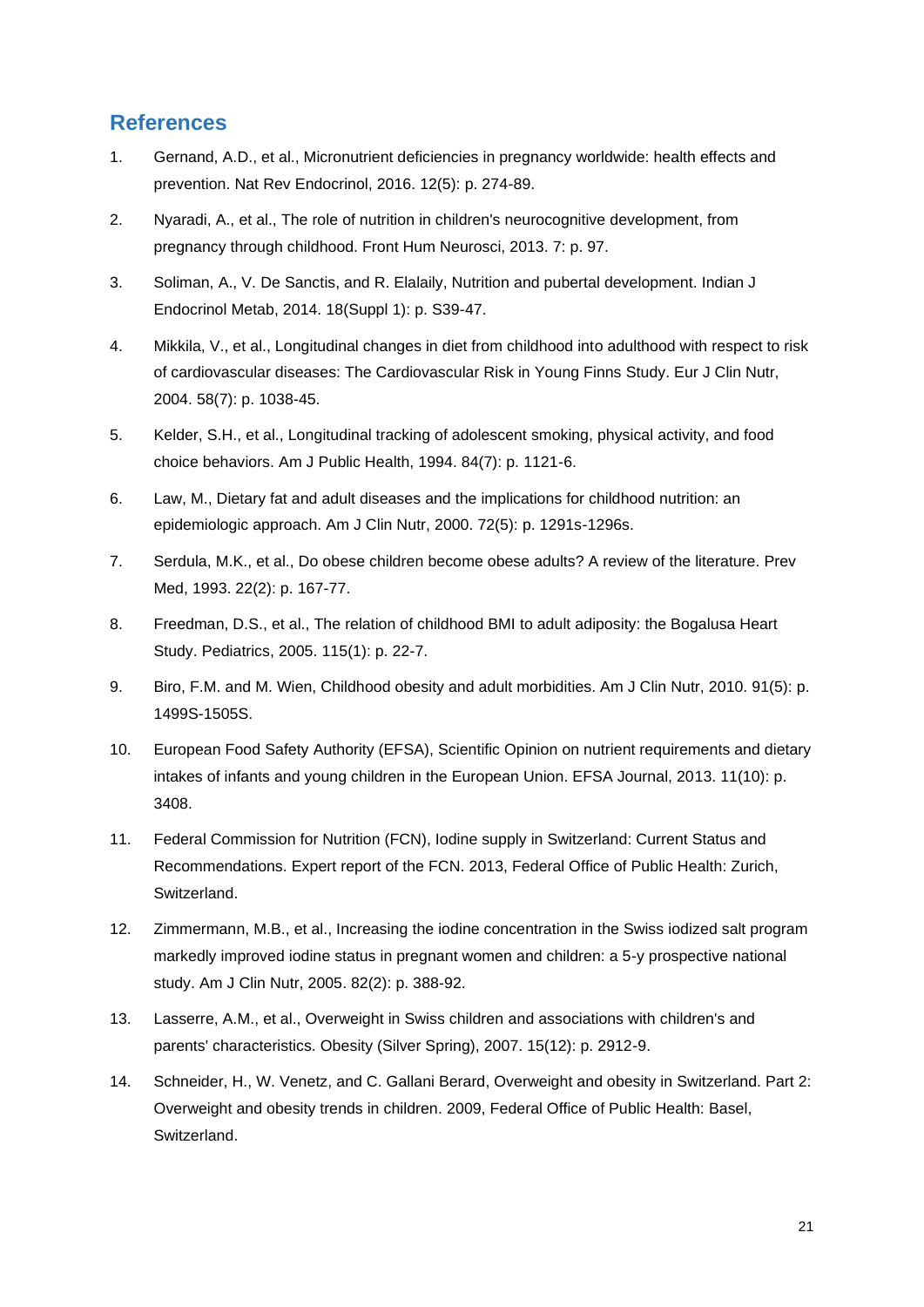- 15. Aeberli, I., et al., Stabilization of the prevalence of childhood obesity in Switzerland. Swiss Med Wkly, 2010. 140: p. w13046.
- 16. Suggs, L.S., S. Della Bella, and P. Marques-Vidal, Low adherence of Swiss children to national dietary guidelines. Prev Med Rep, 2016. 3: p. 244-9.
- 17. European Food Safety Authority (EFSA), Guidance on the EU Menu methodology. EFSA Journal, 2014. 12(12): p. 3944.
- 18. European Food Safety Authority (EFSA), General principles for the collection of national food consumption data in the view of a pan-European dietary survey. EFSA Journal, 2009. 7(12): p. 1435.
- 19. Slimani, N., et al., The standardized computerized 24-h dietary recall method EPIC-Soft adapted for pan-European dietary monitoring. Eur J Clin Nutr, 2011. 65 Suppl 1: p. S5-15.
- 20. Crispim, S.P., et al., Two non-consecutive 24 h recalls using EPIC-Soft software are sufficiently valid for comparing protein and potassium intake between five European centres--results from the European Food Consumption Validation (EFCOVAL) study. Br J Nutr, 2011. 105(3): p. 447- 58.
- 21. Crispim, S.P., et al., Two non-consecutive 24 h recalls using EPIC-Soft software are sufficiently valid for comparing protein and potassium intake between five European centres--results from the European Food Consumption Validation (EFCOVAL) study. Br J Nutr, 2011. 105(3): p. 447- 58.
- 22. European Food Safety Authority (EFSA), Guidance on the EU Menu methodology [Appendix 5.3.3: Example of a one-day food diary for toddlers and children based on the PANCAKE project]. EFSA Journal, 2014. 12(12): p. 3944.
- 23. Camenzind-Frey, E. and C. Zuberbühler, menuCH Schweizerisches Fotobuch / Livre Photo Suisse / Manuale Fotografico Svizzero (Picture book for menuCH). 2013, Bern, Switzerland: Federal Office of Public Health / Federal Food Safety and Veterinary Office.
- 24. World Health Organization. MONICA Manual, Part III: Population Survey. Section 1: Population Survey Data Component. 4.6 Height, weight, waist and hip measurement. [cited 2016 Sep 30]; Available from: http://www.thl.fi/publications/monica/manual/part3/iii-1.htm#s4-6.
- 25. Meinke, M.C., et al., Influences of Orally Taken Carotenoid-Rich Curly Kale Extract on Collagen I/Elastin Index of the Skin. Nutrients, 2017. 9(7).
- 26. Yu, R.X., et al., Spectroscopic biofeedback on cutaneous carotenoids as part of a prevention program could be effective to raise health awareness in adolescents. J Biophotonics, 2014. 7(11-12): p. 926-37.
- 27. Darvin, M.E., et al., Multiple spatially resolved reflection spectroscopy for in vivo determination of carotenoids in human skin and blood. Laser Physics Letters, 2016. 13(9): p. 1-7.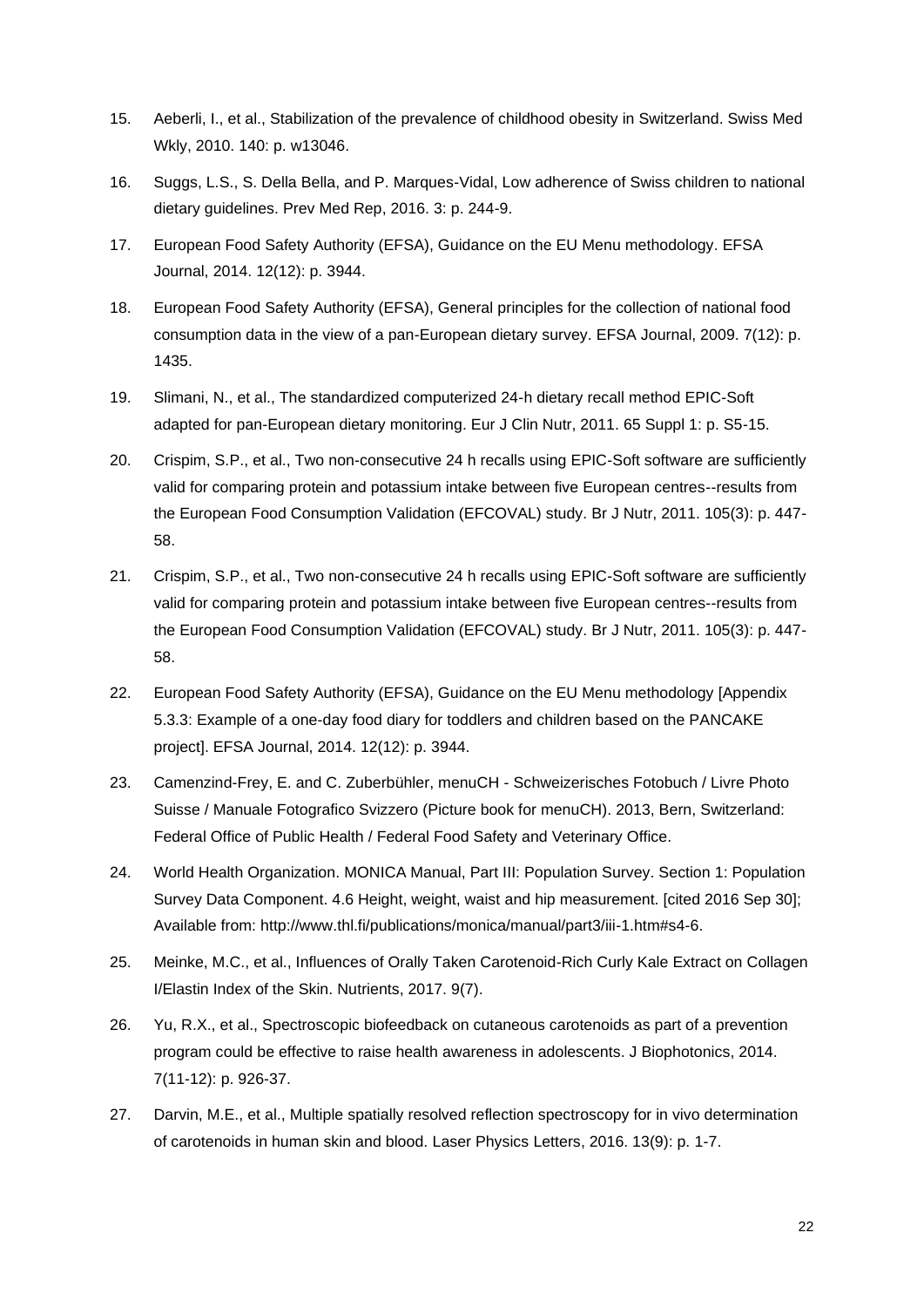- 28. Société Suisse de Nutrition. Disque alimentaire suisse (Swiss Food Disk). [cited 2016 Nov 20]; Available from: http://www.sge-ssn.ch/fr/disque-de-lalimentation/.
- 29. Swiss Society for Nutrition / Federal Food Safety and Veterinary Office. Pyramide alimentaire suisse 2011 (Swiss Food Pyramid 2011). [cited 2016 Nov 20]; Available from: http://www.sgessn.ch/fr/toi-et-moi/boire-et-manger/equilibre-alimentaire/pyramide-alimentaire-suisse/.
- 30. Chatelan, A., et al., Major Differences in Diet across Three Linguistic Regions of Switzerland: Results from the First National Nutrition Survey menuCH. Nutrients, 2017. 9(11).
- 31. Statistique Vaud. Bilan démographique, grands groupes d'âges et population étrangère, par commune, Vaud, 2010-2016 (Demographics in the canton of Vaud, Switzerland). [cited 2018 Jul 14]; Available from: http://www.scris.vd.ch/Default.aspx?DocID=6999&DomId=2987.
- 32. Leyvraz, M., et al., Urine spot samples can be used to estimate 24-h urinary sodium excretion in children. J Nutr (in press).
- 33. Cogswell, M.E., et al., Validity of predictive equations for 24-h urinary sodium excretion in adults aged 18-39 y. Am J Clin Nutr, 2013. 98(6): p. 1502-13.
- 34. Crawford, P.B., et al., Comparative advantage of 3-day food records over 24-hour recall and 5 day food frequency validated by observation of 9- and 10-year-old girls. J Am Diet Assoc, 1994. 94(6): p. 626-30.
- 35. Lucchiari, C., M. Masiero, and G. Pravettoni, Methods for nutrition monitoring in cancer patients: a cognitive perspective. Ecancermedicalscience, 2012. 6: p. 259.
- 36. Ralph, J.L., et al., Diet assessment methods: a guide for oncology nurses. Clin J Oncol Nurs, 2011. 15(6): p. E114-21.
- 37. Dudler, V., Plombémie infantile en Suisse (Lead in blood of Swiss children). 2018, Federal Food Safety and Veterinary Office: Bern, Switzerland.
- 38. Mayo Medical Laboratories. Vitamin A, Serum / Vitamin E, Serum / Vitamin K1, Serum / Vitamin B12 Assay, Serum / Ascorbic Acid (Vitamin C), Plasma / Thiamine (Vitamin B1), Whole Blood / 25-Hydroxyvitamin D2 and D3, Serum / Folate, Serum. [cited 2018 Jul 17]; Available from: https://www.mayomedicallaboratories.com/testcatalog/search.php?s=q=vitamin%26access=p%26entqr=1%26sort=date:D:L:d1%26output=xml \_no\_dtd%26client=MayoMedLabs%26ud=1%26oe=UTF-8%26ie=UTF-8%26numgm=6%26as\_sitesearch=http://www.mayomedicallaboratories.com/testcatalog/Overview%26site=MCSITestCatalog%26getfields=\*%26ulang=%26ip=192.168.232.100 %26entqrm=0%26entsp=a MedLab%26wc=200%26wc mc=1%26start=0.
- 39. Hicks, J.M., et al., Vitamin B12 and folate. Pediatric reference ranges. Arch Pathol Lab Med, 1993. 117(7): p. 704-6.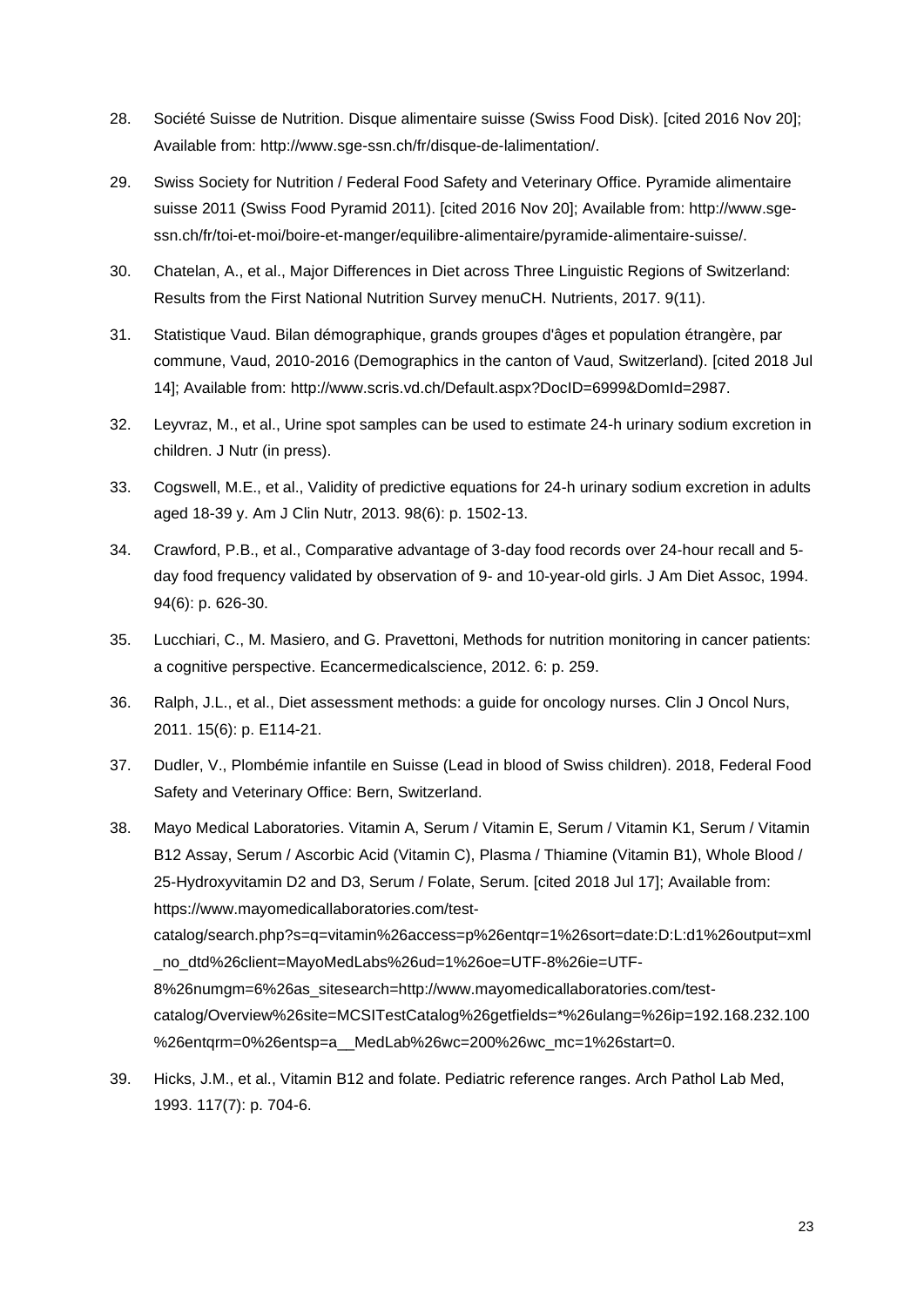- 40. Winklhofer-Roob, B.M., M.A. van't Hof, and D.H. Shmerling, Reference values for plasma concentrations of vitamin E and A and carotenoids in a Swiss population from infancy to adulthood, adjusted for seasonal influences. Clin Chem, 1997. 43(1): p. 146-53.
- 41. Akin, F., et al., Vitamin B12 levels of subjects aged 0-24 year(s) in Konya, Turkey. J Health Popul Nutr, 2014. 32(4): p. 615-22.
- 42. Conway, S.P., et al., Vitamin K status among children with cystic fibrosis and its relationship to bone mineral density and bone turnover. Pediatrics, 2005. 115(5): p. 1325-31.
- 43. World Health Organization (WHO), Serum and red blood cell folate concentrations for assessing folate status in populations. 2015, WHO: Geneva, Switzerland.
- 44. Thane, C.W., L.Y. Wang, and W.A. Coward, Plasma phylloquinone (vitamin K1) concentration and its relationship to intake in British adults aged 19-64 years. Br J Nutr, 2006. 96(6): p. 1116- 24.
- 45. Sadowski, J.A., et al., Phylloquinone in plasma from elderly and young adults: factors influencing its concentration. Am J Clin Nutr, 1989. 50(1): p. 100-8.
- 46. Swissethics. Rémunération des patients participant à un projet de recherche (Study participant compensation). [cited 2018 Jul 17]; Available from: https://www.swissethics.ch/doc/leitfaden\_pos/entschaedigungen\_pkl\_f.pdf.
- 47. Federal Statistical Office. Stichprobenrahmen für Personen- und Haushaltserhebungen (Swiss persons and households registry). [cited 2017 Apr 28]; Available from: https://www.bfs.admin.ch/bfs/de/home/grundlagen/volkszaehlung/volkszaehlung-teilgesamtsystem/stichprobenrahmen.html.
- 48. Bornstein, M.H., J. Jager, and D.L. Putnick, Sampling in Developmental Science: Situations, Shortcomings, Solutions, and Standards. Dev Rev, 2013. 33(4): p. 357-370.
- 49. Coggon, D., R. G., and D.J.P. Barker, Measurement error and bias. In: Epidemiology for the uninitiated. 5th ed. 2003, The BMJ: London, United Kingdom.
- 50. Wang, D.D., et al., Improvements In US Diet Helped Reduce Disease Burden And Lower Premature Deaths, 1999-2012; Overall Diet Remains Poor. Health Aff (Millwood), 2015. 34(11): p. 1916-22.
- 51. Darmon, N. and A. Drewnowski, Does social class predict diet quality? Am J Clin Nutr, 2008. 87(5): p. 1107-17.
- 52. Subar, A.F., et al., The food propensity questionnaire: concept, development, and validation for use as a covariate in a model to estimate usual food intake. J Am Diet Assoc, 2006. 106(10): p. 1556-63.
- 53. Souverein, O.W., et al., Comparing four methods to estimate usual intake distributions. Eur J Clin Nutr, 2011. 65 Suppl 1: p. S92-101.